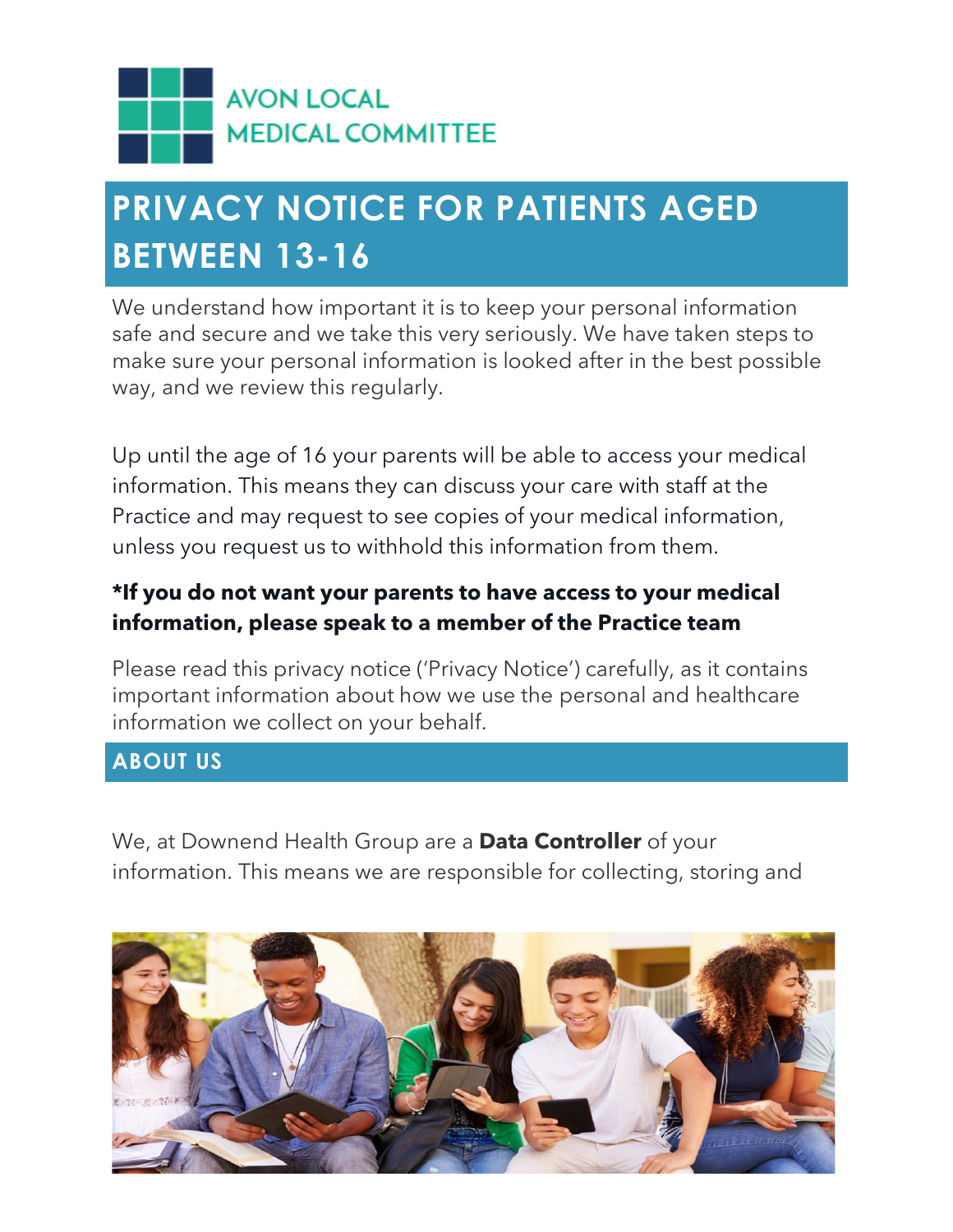

handling your personal and healthcare information when you register with us as a patient.

There may be times where we also process your information. That means we use it for a particular purpose and, therefore, on those occasions we may also be **Data Processors**. The purposes for which we use your information are set out in this Privacy Notice.

A privacy notice helps your doctor's surgery tell you how it uses information it has about you, like your name, address, date of birth and all the notes the doctor or nurse makes about you in your healthcare record.

#### **2. THE DATA PROTECTION OFFICER**

You can contact the Data Protection Officer by emailing [Kelly@almc.co.uk](mailto:Kelly@almc.co.uk) if you have any questions about how your information is being held.

- A. If you require access to your information or if you wish to make a change to your information.
- B. If you wish to make a complaint about anything to do with the personal and healthcare information, we hold about you.
- C. Or any other query relating to this Policy and your rights as a patient.

You can also write to her at the address stated below: -

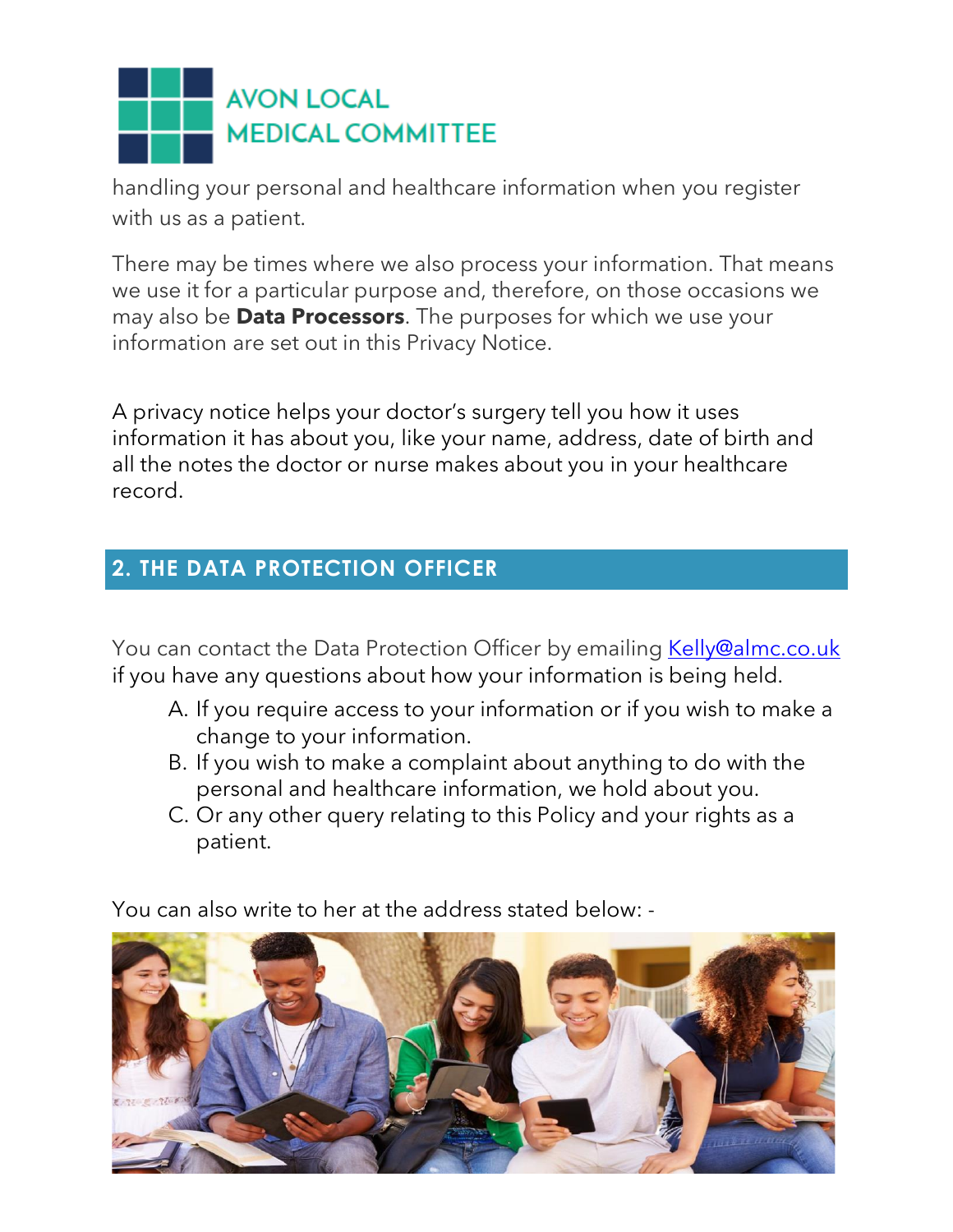

Kelly-Anne Gast, Avon Local Medical Committee, 14a High Street, Staple Hill, Bristol, BS16 5HP

#### **3. WHY WE ARE PROVIDING THIS PRIVACY NOTICE**

We are required to provide you with this Privacy Notice by Law. It explains how we use the personal and healthcare information we collect, store and hold about you. The Law says:

A. We must let you know why we collect personal and healthcare information about you;

B. We must let you know how we use any personal and/or healthcare information we hold on you;

C. We need to inform you in respect of what we do with it;

D. We need to tell you about who we share it with or pass it on to and why; and

E. We need to let you know how long we can keep it for.

### **4. WHY DO WE NEED ONE?**

Your doctor's surgery needs a privacy notice to make sure it meets the legal requirements which are written in a new document called the General Data Protection Regulation (or GDPR for short).

A privacy notice helps your doctor's surgery tell you how it uses information it has about you, like your name, address, date of birth and

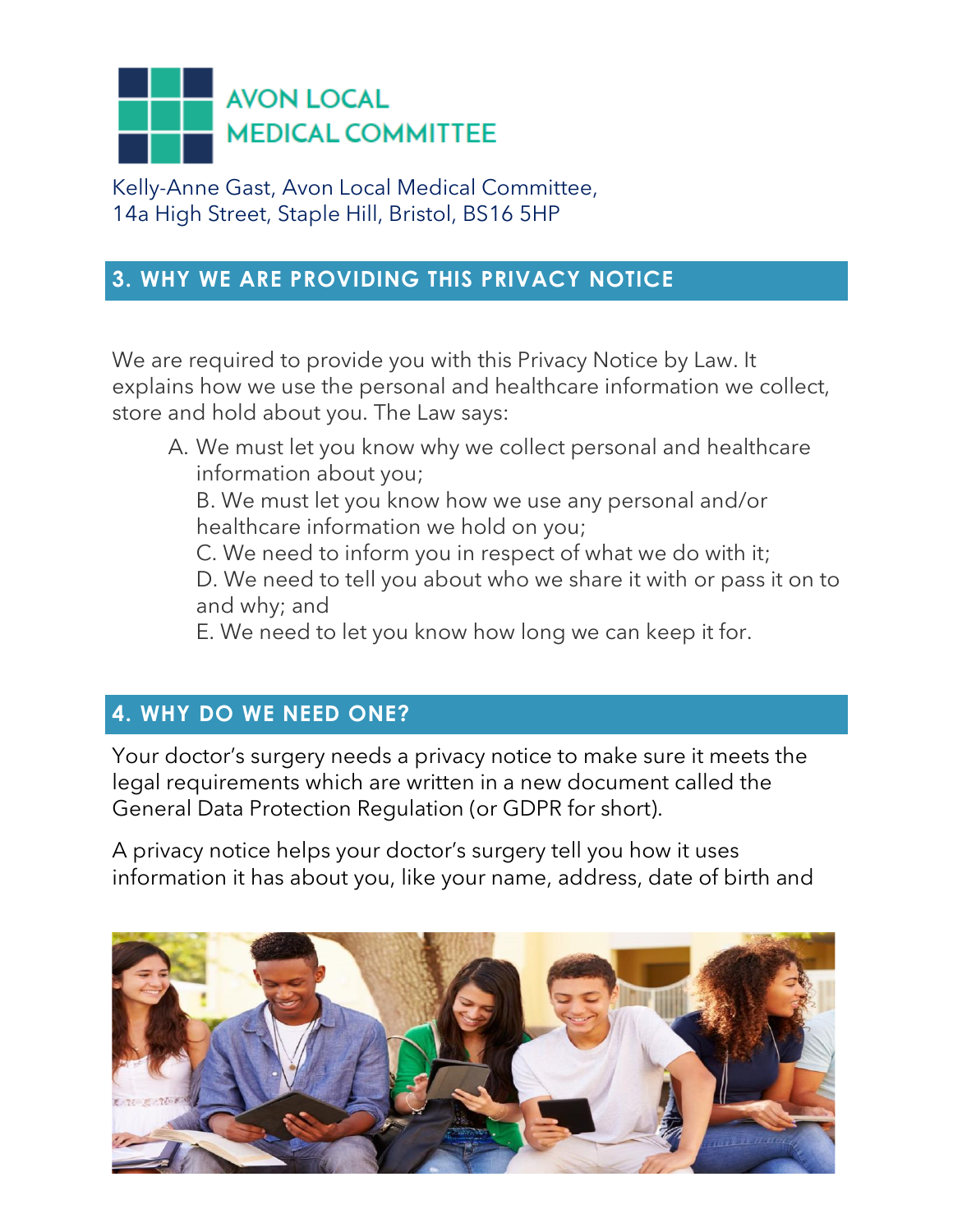

all the notes the doctor or nurse makes about you in your healthcare record

### **5. WHAT IS G.D.P.R?**

GDPR helps your doctor's surgery keep the information about you secure. It was introduced on the in 2018, making sure that your doctor, nurse and any other staff at the practice follow the rules and keep your information safe.

### **6. WHAT INFORMATION DO WE COLLECT ABOUT YOU?**

Don't worry; we only collect the information we need to help us keep you healthy – such as your name, address, information about your parents or guardians, records of appointments, visits, telephone calls, your health record, treatment and medicines, test results, X-rays and any other information to enable us to care for you.

If you are unclear about how we process or use your personal and healthcare information, or you have any questions about this Privacy Notice or any other issue regarding your personal and healthcare information, then please contact our Data Protection Officer.

NHS Digital sub-contract Amazon Web Services (AWS) to store your patient data. We have been informed that the data will always remain in the UK and will be fully encrypted both in transit and at rest. We have further been advised that AWS offers the very highest levels of security

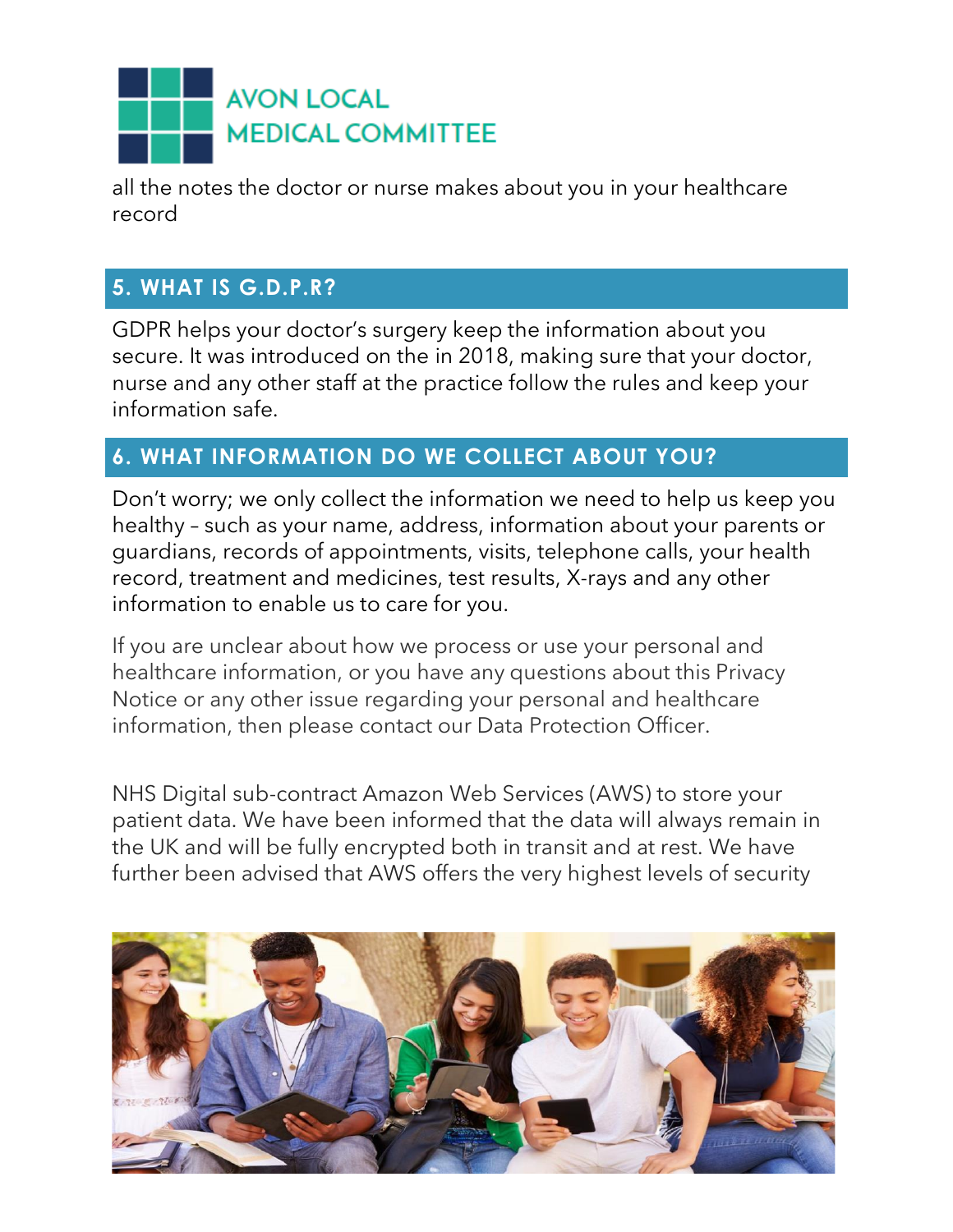and support. The Practice does not have any influence over how the data is stored as this is decided centrally by NHS Digital.

### **7. OTHER PEOPLE WHO WE PROVIDE YOUR INFORMATION TO:**

**A. Commissioners;** 

- **B. Clinical Commissioning Groups;**
- **C. Local authorities;**
- **D. Community health services;**
- **E. For the purposes of complying with the law** e.g., Police,

Solicitors, Insurance Companies.

F. Anyone you have given your consent to, to view or receive your record, or part of your record.

**G. Extended Access** - We provide extended access services to our patients which means you can access medical services outside of our normal working hours we have very robust data sharing agreements and other clear arrangements in place to ensure your data is always protected and used for those purposes only.

**H. Data Extraction by the Clinical Commissioning Group** - the clinical commissioning group at times extracts medical information about you, but the information we pass to them via our computer systems cannot identify you to them. This information only refers to you by way of a code, that only your practice can identify (it is pseudo-anonymised). This therefore protects you from anyone who may have access to this information at the clinical commissioning group from EVER identifying you as a result of seeing the medical

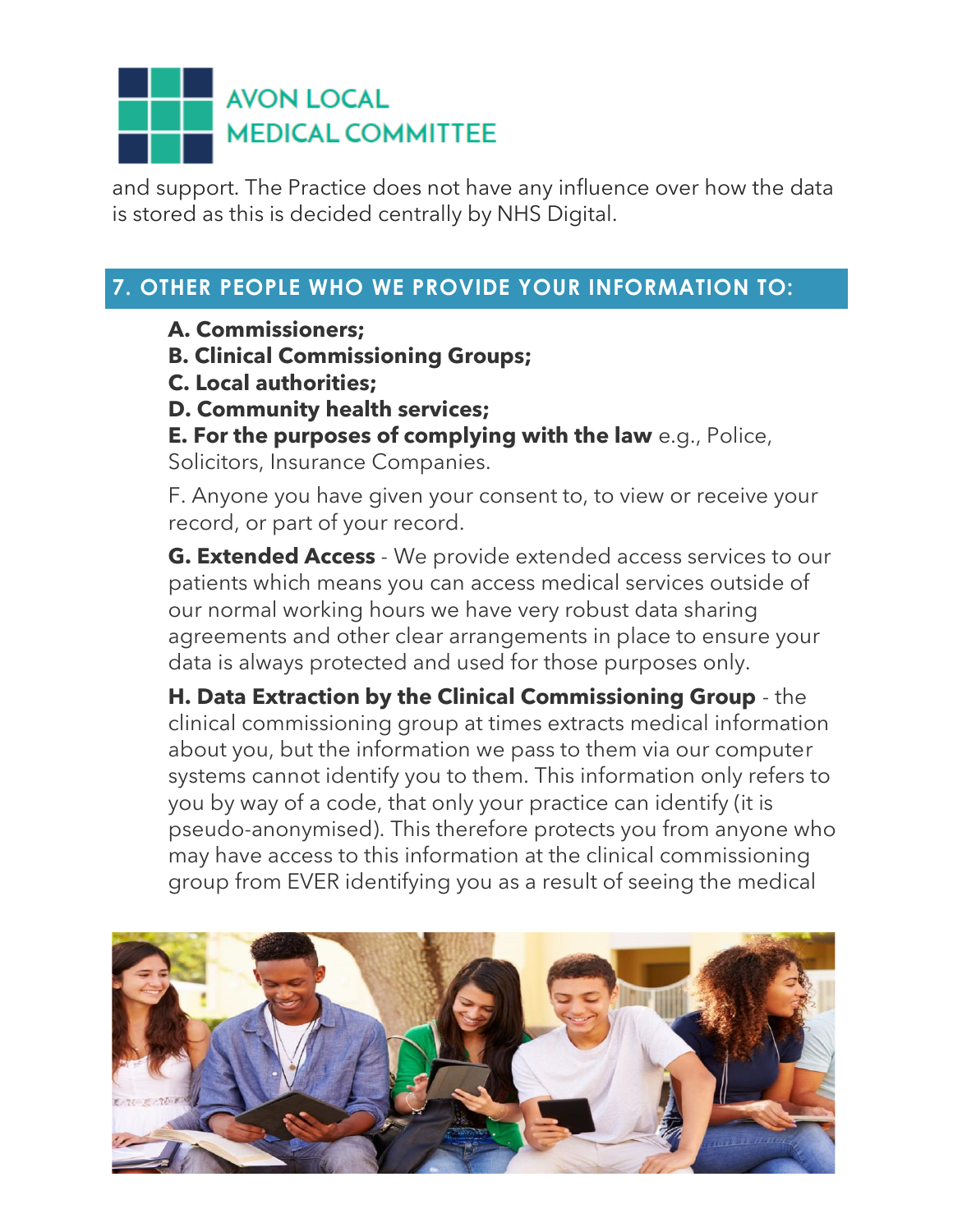information and we will never give them the information that would enable them to do this.

**I. Severnside Integrated Urgent Care Service-**incorporates NHS111, this is an Out of hours service for GP Practices this service ensures that you receive the right level of care for your condition.

**J. CQC- Care Quality Commission** –Regulate and inspect health and social care services across the UK.

### **OTHER NHS ORGANISATIONS**

The CCG also collects information about whether patients have long term conditions such as diabetes, blood pressure, cholesterol levels and medication. However, this information is anonymous and does not include anything written as notes by the GP and cannot be linked to you.

### **1. Local Data Sharing Agreements**

- 1. **Sirona** Community nurses and other health care professionals can access GP information about people on their caseload who have recently been discharged from hospital, or who are housebound, or who require longer term rehabilitation from the GP record. This information can be read by the healthcare professional to improve the patients care, but they are not able to amend the GP medical record.
- 2. **Connecting Care**\* enables a range of health care organisations, including local NHS hospital, the Ambulance Service and the Out of Hours service provided by Brisdoc. This information can be read by

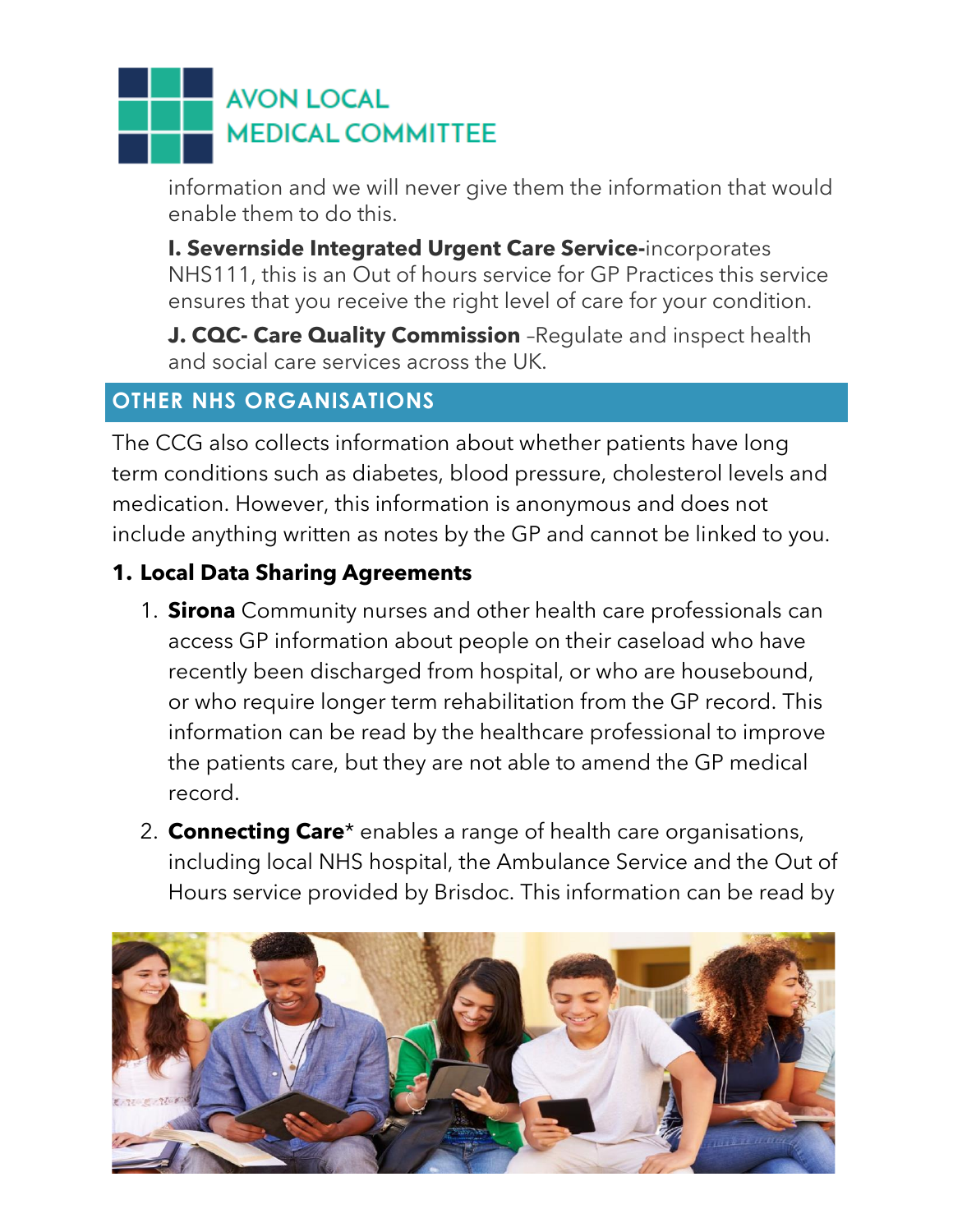the healthcare professional to improve the patients care, but they are not able to amend the GP medical record.

- 3. **One Care** this agreement allows patients from the surgery to be seen and treated by GPs from other surgeries in the evening and at weekend. The agreement allows a GP in other localities to access the GP record securely and allows information about the consultation to be written into the record.
- 4. **St Peter's Hospice** this agreement enables hospice staff to read the records of patients in their care. This information can be read by the healthcare professional to improve the patients care, but they are not able to amend the GP medical record
- 5. **The practice** also shares anonymised data with several research bodies to enable clinical research to be undertaken, but no personally identifiable data is shared.

Please note: if you give another person or organisation consent to access your record, we will need to contact you to verify your consent before we release that record. It is important that you are clear and understand how much and what aspects of your record you give consent to be disclosed.

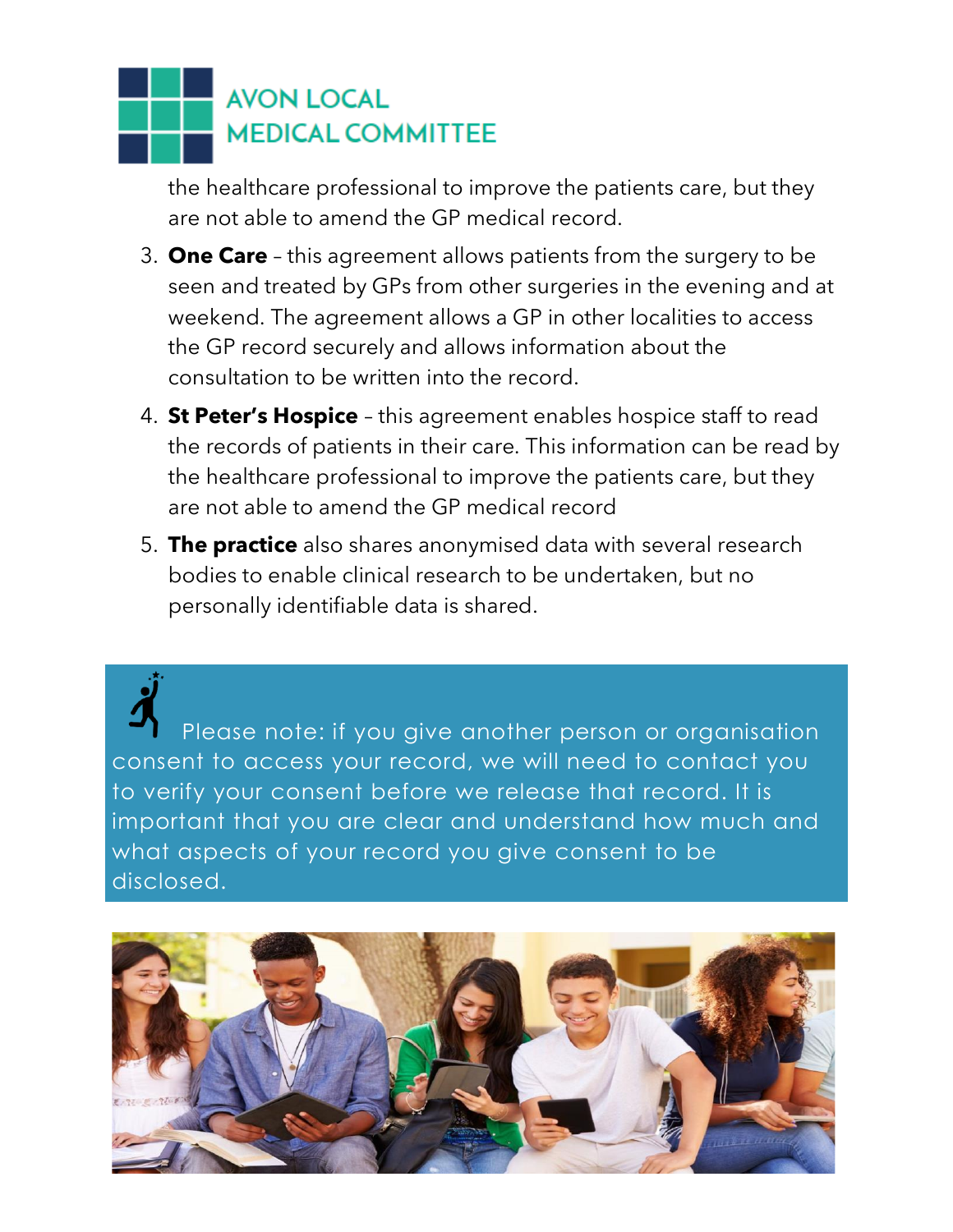

#### **8. SPECIAL CATEGORIES**

The Law states that personal information about your health falls into a special category of information because it is very sensitive. Reasons that may entitle us to use and process your information may be as follows:

**PUBLIC INTEREST:** Where we may need to handle your personal information when it is in the public interest. For example, when there is an outbreak of a specific disease and we need to contact you for treatment, or we need to pass your information to relevant organisations to ensure you receive advice and/or treatment.

**CONSENT:** When you have given us consent.

**VITAL INTEREST:** If you are incapable of giving consent, and we must use your information to protect your vital interests (e.g., if you have had an accident and you need emergency treatment).

**DEFENDING A CLAIM:** If we need your information to defend a legal claim against us by you, or by another party.

PROVIDING YOU WITH MEDICAL CARE: Where we need your information to provide you with medical and healthcare service

### **9. HOW DO WE USE YOUR INFORMATION?**

Your information is taken to help us provide your care. But we might need to share this information with other medical teams, such as hospitals, if you need to be seen by a special doctor or sent for an X-ray. Your doctor's surgery may be asked to help with exciting medical

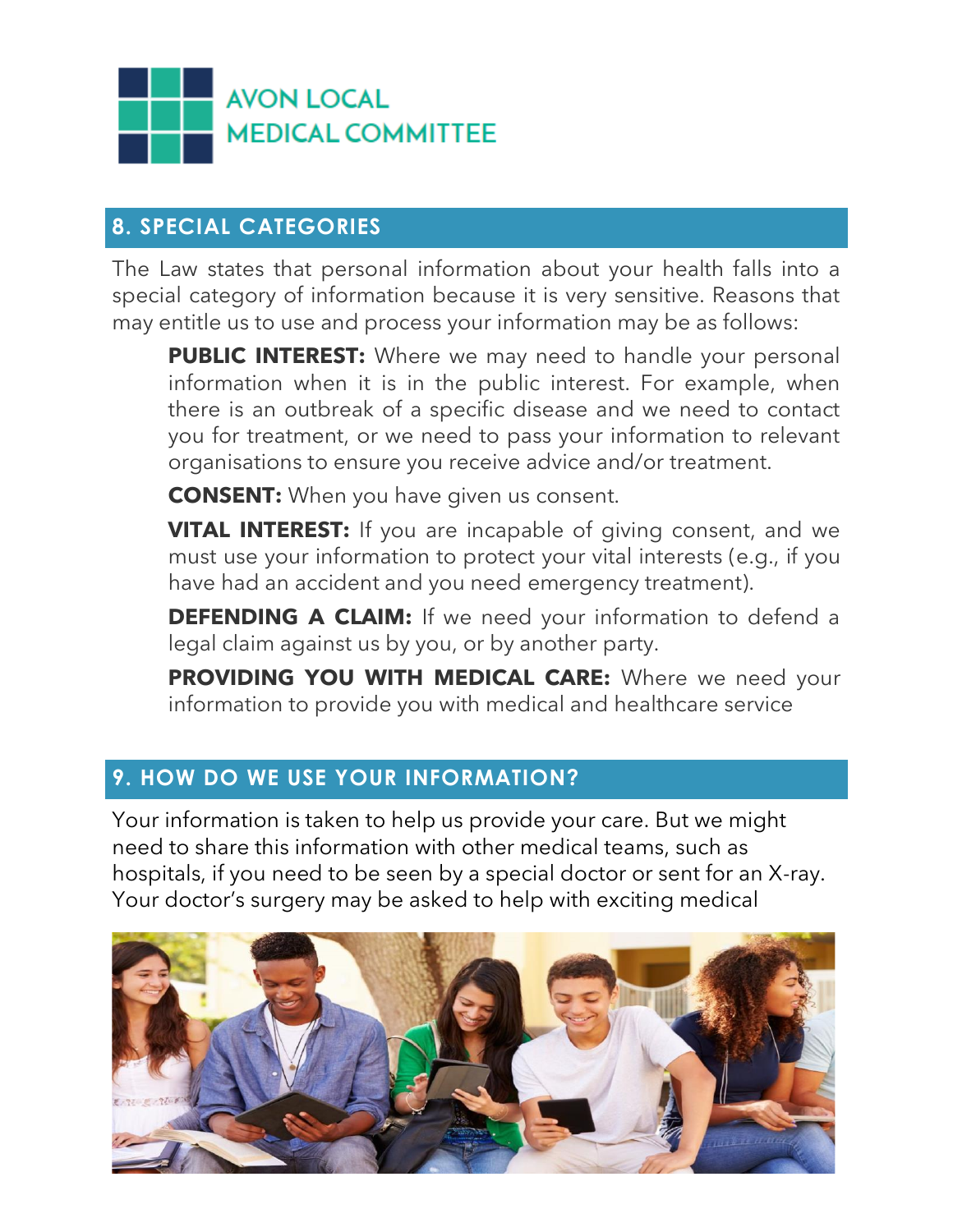research; but don't worry, we will always ask you, or your parents or adults with parental responsibility, if it's okay to share your information.

#### **10. HOW DO YOU KEEP MY INFORMATION PRIVATE?**

Well, your doctor's surgery knows that it is very important to protect the information we have about you. We make sure we follow the rules that are written in the GDPR and other important rule books.

### **11. WHAT IF I HAVE A LONG-TERM MEDICAL CONDITION?**

If you have a long-term medical problem then we know it is important to make sure your information is shared with other healthcare workers to help them help you, making sure you get the care you need when you need it!

### **12. WHAT IF I DON'T WANT TO SHARE MY INFORMATION?**

All our patients, no matter what their age, can say that they don't want to share their information. If you're under 16 this is something which your parents or adults with parental responsibility will have to decide. They can get more information from a member of staff at the surgery, who can also explain what this means to you.

### **13. HOW DO I ACCESS MY RECORDS?**

Remember we told you about the GDPR? Well, if you want to see what is written about you, you have a right to access the information we hold about you, but you will need to complete a Subject Access Request (SAR). Your parents or adults with parental responsibility will do this on

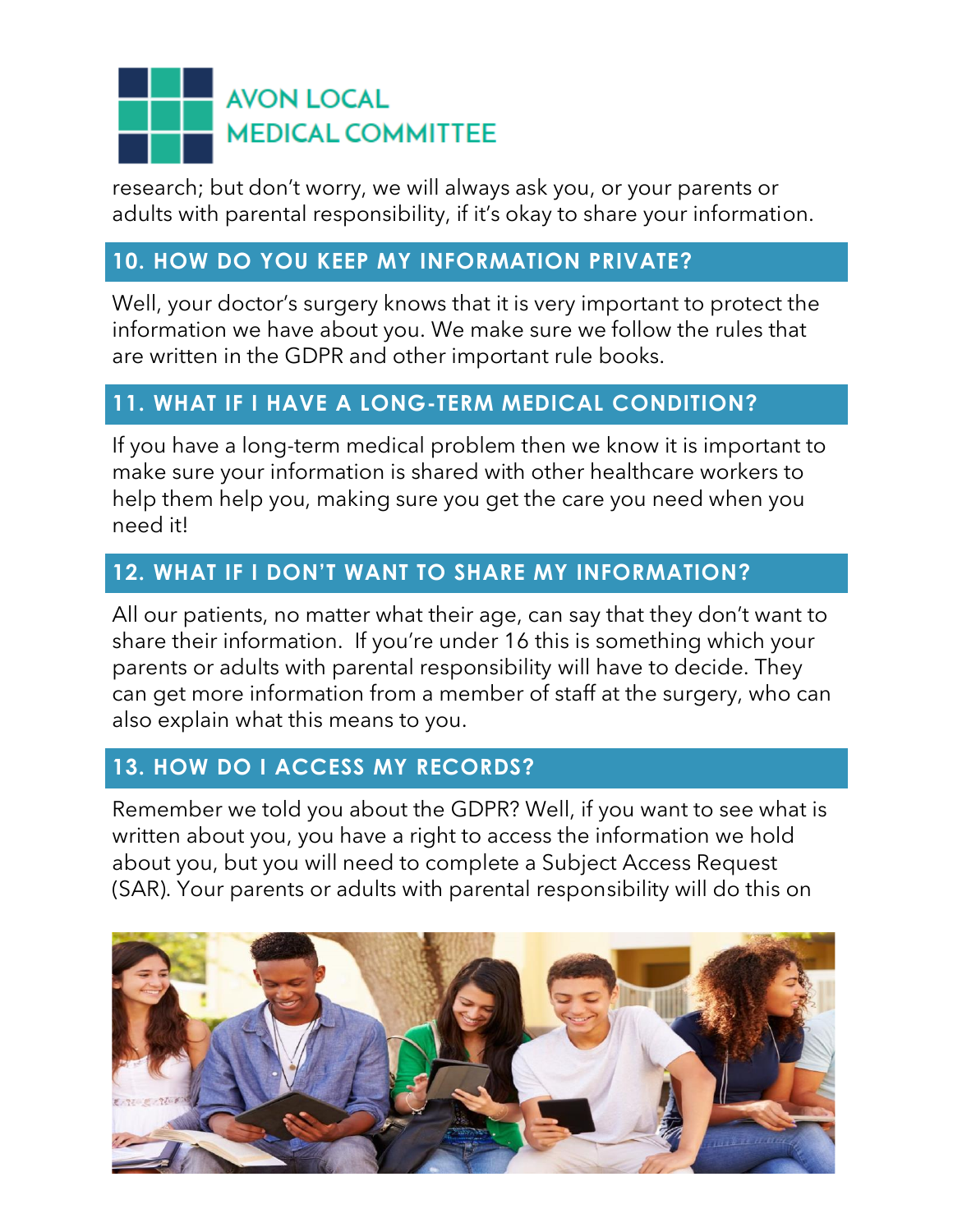your behalf if you're under 16. But if you are over 12, you may be classed as being competent and you may be able to do this yourself.

### **14. WHAT DO I DO IF I HAVE A QUESTION?**

If you have any questions, your parents or adults with parental responsibility are the best people to ask, however you are also able to do one of the following:

- Contact the practice's data controller via email at
- Doctors' surgeries are data controllers for the data they hold about their patients

### **15. YOUR SUMMARY CARE RECORD**

Your summary care record is an electronic record of your healthcare history (and other relevant personal information) held on a national healthcare records database provided and facilitated by NHS England. This record may be shared with other healthcare professionals and additions to this record may also be made by relevant healthcare professionals and organisations involved in your direct healthcare.

You may have the right to demand that this record is not shared with anyone who is not involved in the provision of your direct healthcare. If you wish to enquire further as to your rights in respect of not sharing information on this record, then please contact our Data Protection Officer.

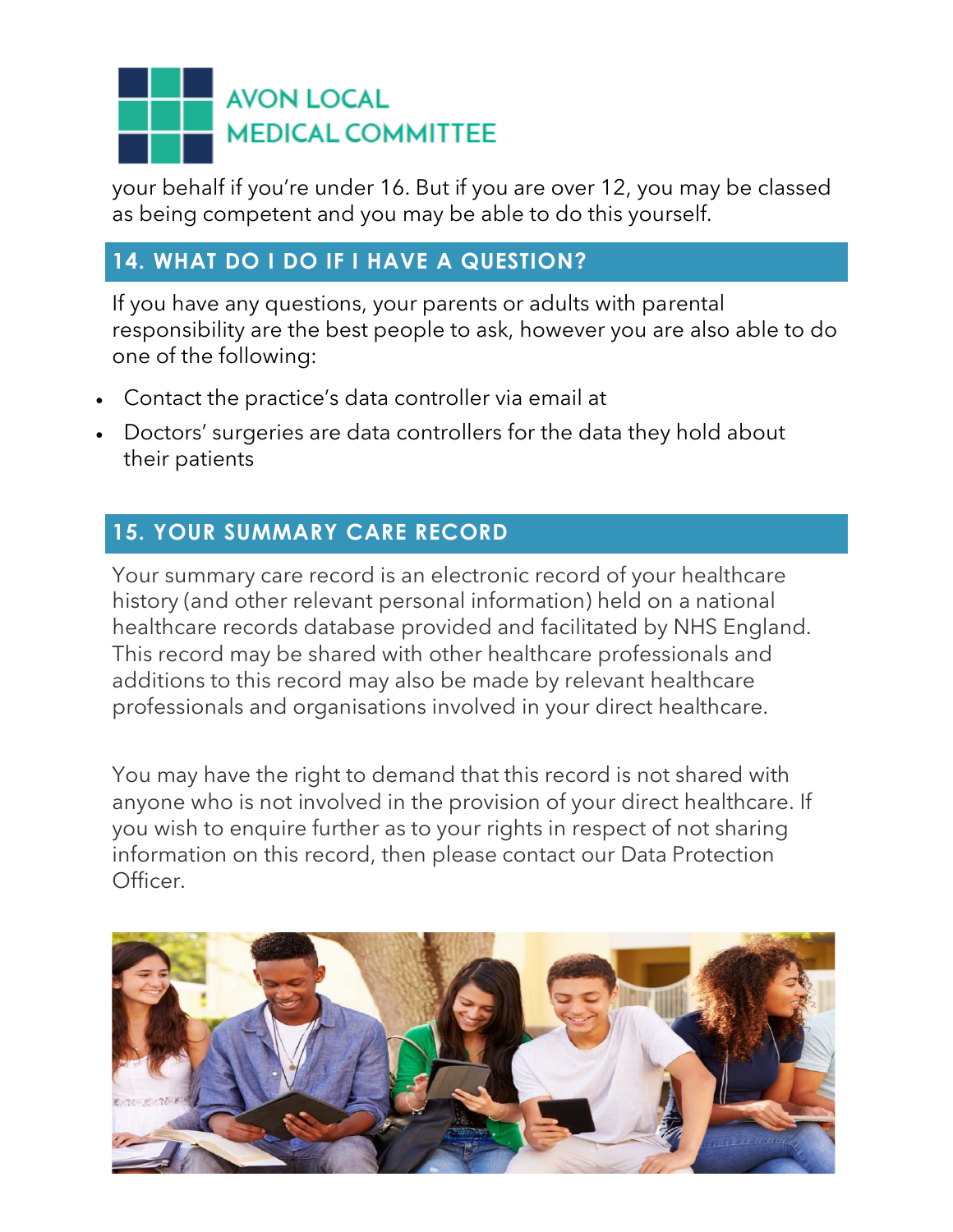### **16. HOW THE NHS USE YOUR INFORMATION-NATIONAL DATA OPT-OUT**

The Practice is one of many organisations working in the health and care system to improve care for patients and the public.

Whenever you use a health or care service, such as attending Accident & Emergency or using Community Care services, important information about you is collected in a patient record for that service. Collecting this information helps to ensure you get the best possible care and treatment.

The information collected about you when you use these services can also be used and provided to other organisations for purposes beyond your individual care, for instance to help with:

- improving the quality and standards of care provided
- Research into the development of new treatments
- preventing illness and diseases
- monitoring safety
- planning services

This may only take place when there is a clear legal basis to use this information. All these uses help to provide better health and care for you,

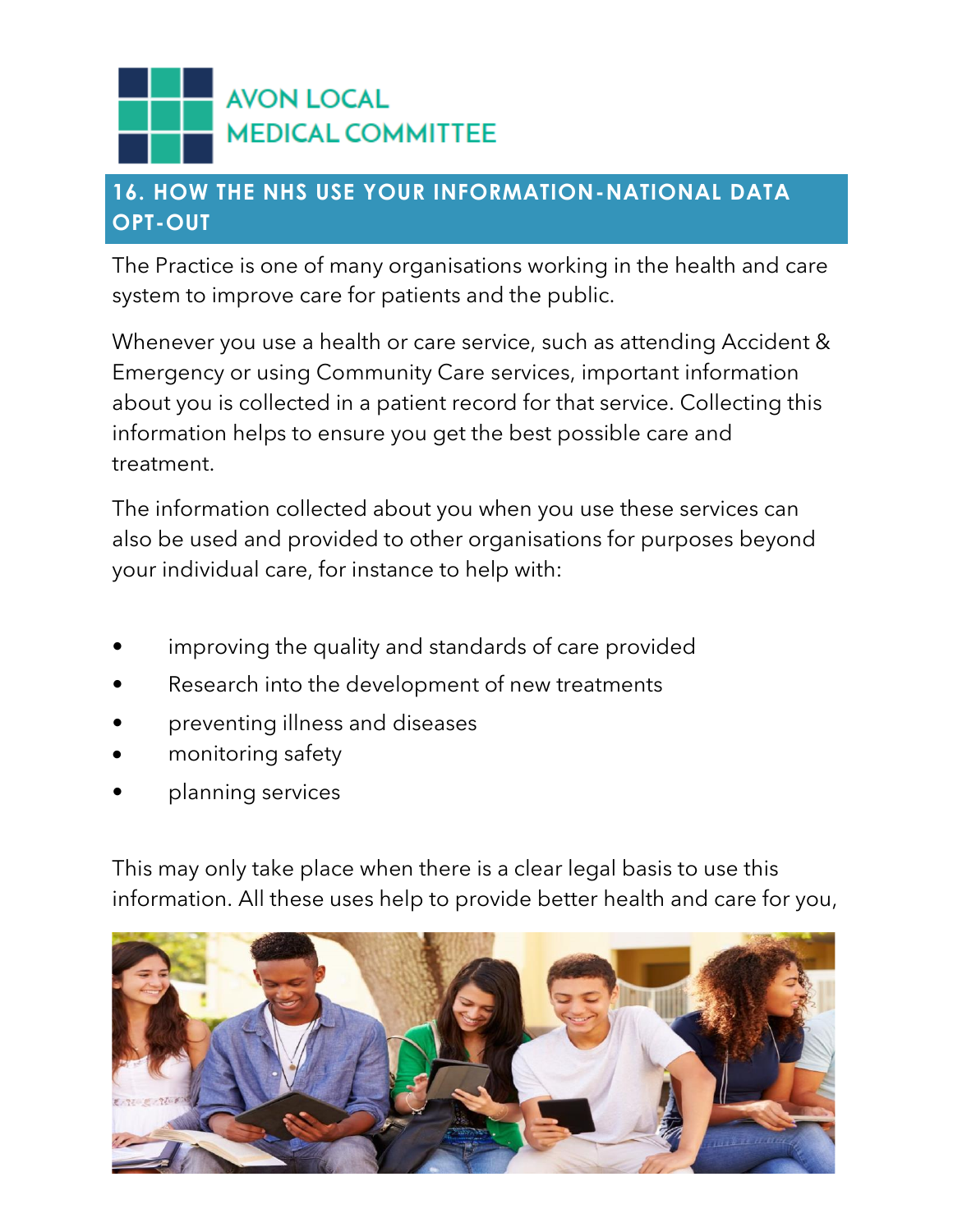your family and future generations. Confidential patient information about your health and care is **only used** like this were allowed by law.

Most of the time, anonymised data is used for research and planning so that you cannot be identified in which case your confidential patient information isn't needed.

You have a choice about whether you want your confidential patient information to be used in this way. If you are happy with this use of information you do not need to do anything. If you do choose to opt out your confidential patient information will still be used to support your individual care.

To find out more or to register your choice to opt out, please visit [www.nhs.uk/your-nhs-data-matters.](http://www.nhs.uk/your-nhs-data-matters) On this web page you will:

- See what is meant by confidential patient information
- Find examples of when confidential patient information is used for individual care and examples of when it is used for purposes beyond individual care
- Find out more about the benefits of sharing data
- Understand more about who uses the data
- Find out how your data is protected

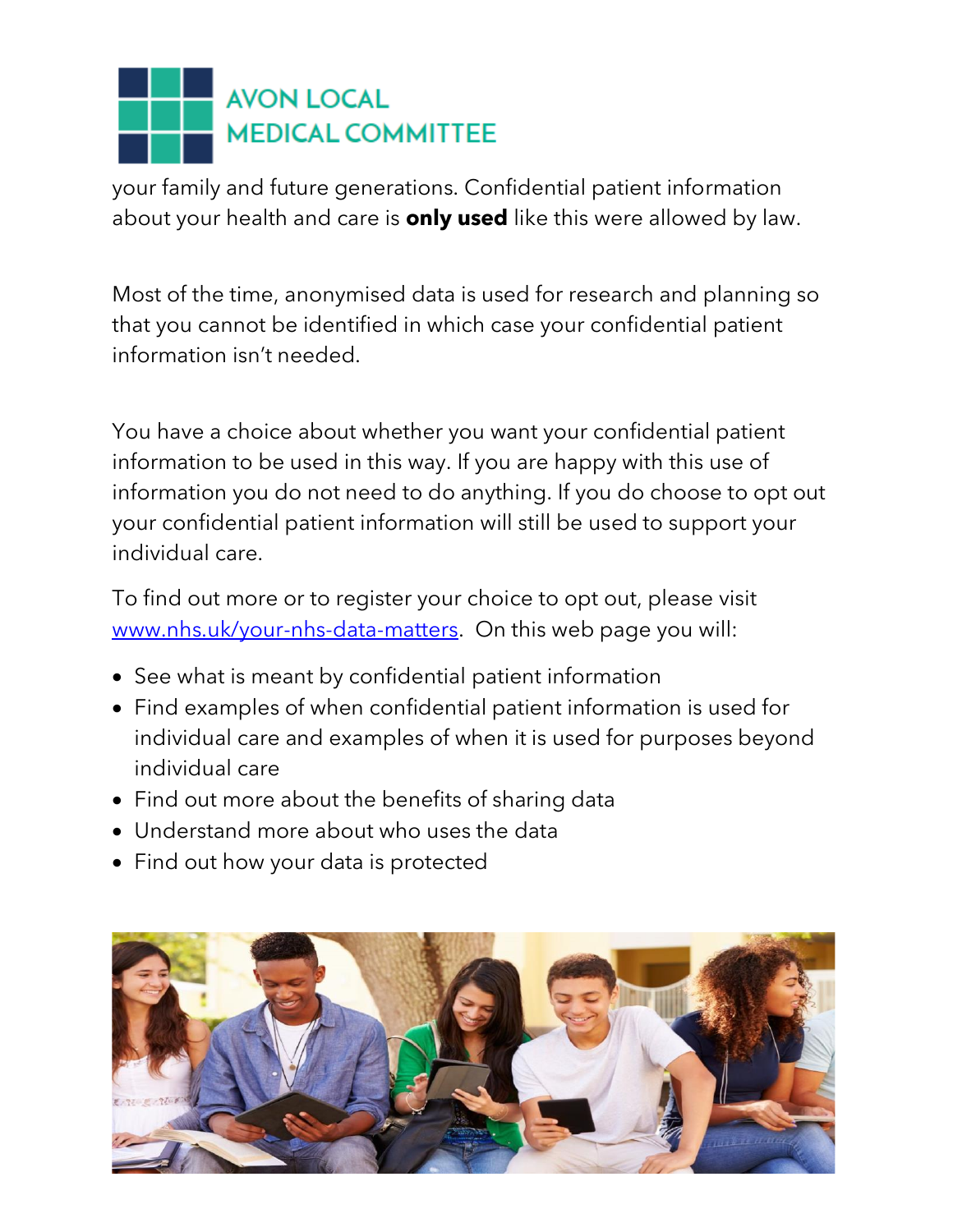

- Be able to access the system to view, set or change your opt-out setting
- Find the contact telephone number if you want to know any more or to set/change your opt-out by phone
- See the situations where the opt-out will not apply

You can also find out more about how patient information is used at: <https://www.hra.nhs.uk/information-about-patients/> (which covers health and care research); and

<https://understandingpatientdata.org.uk/what-you-need-know> (which covers how and why patient information is used, the safeguards and how decisions are made)

You can change your mind about your choice at any time.

Data being used or shared for purposes beyond individual care does not include your data being shared with insurance companies or used for marketing purposes and data would only be used in this way with your specific agreement.

Health and care organisations have until 2020 to put systems and processes in place so they can be compliant with the national data opt-

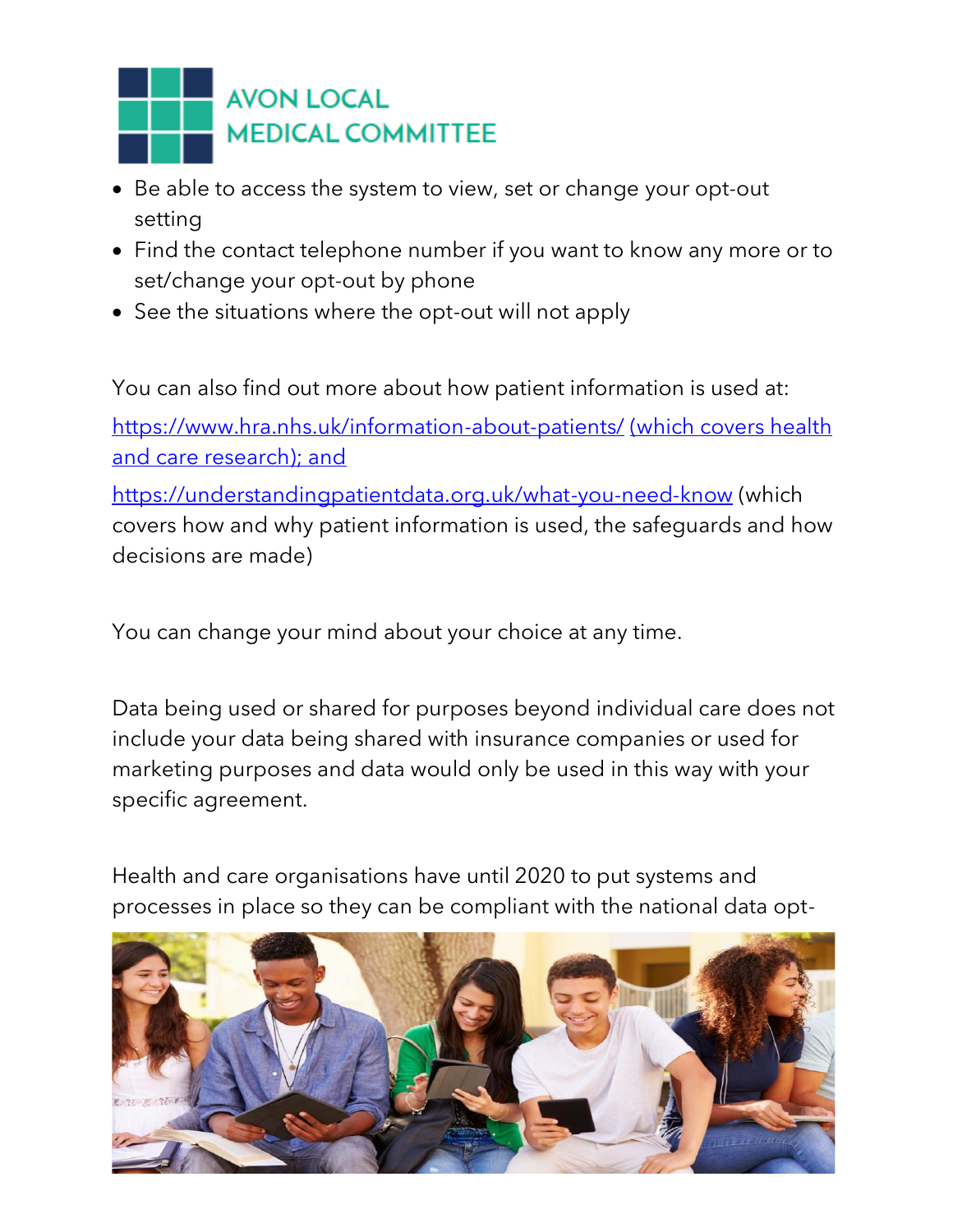out and apply your choice to any confidential patient information they use or share for purposes beyond your individual care. \*\*Practice is currently compliant with the national data opt-out policy.

### **17. LEGAL JUSTIFICATION FOR COLLECTING AND USING YOUR INFORMATION**

The Law says we need a **legal basis** to handle your personal and healthcare information.

**CONTRACT:** We have a contract with NHS England to deliver healthcare services to you. This contract provides that we are under a legal obligation to ensure that we deliver medical and healthcare services to the public.

**CONSENT:** Sometimes we also rely on the fact that you give us consent to use your personal and healthcare information so that we can take care of your healthcare needs.

Please note that you have the right to withdraw consent at any time if you no longer wish to receive services from us.

**NECESSARY CARE:** Providing you with the appropriate healthcare, where necessary. The Law refers to this as 'protecting your vital interests' where you may be in a position not to be able to consent.

**LAW:** Sometimes the Law obliges us to provide your information to an organisation.

### **18. WHAT DO I DO IF I AM NOT HAPPY WITH HOW YOU HAVE HANDLED MY INFORMATION?**

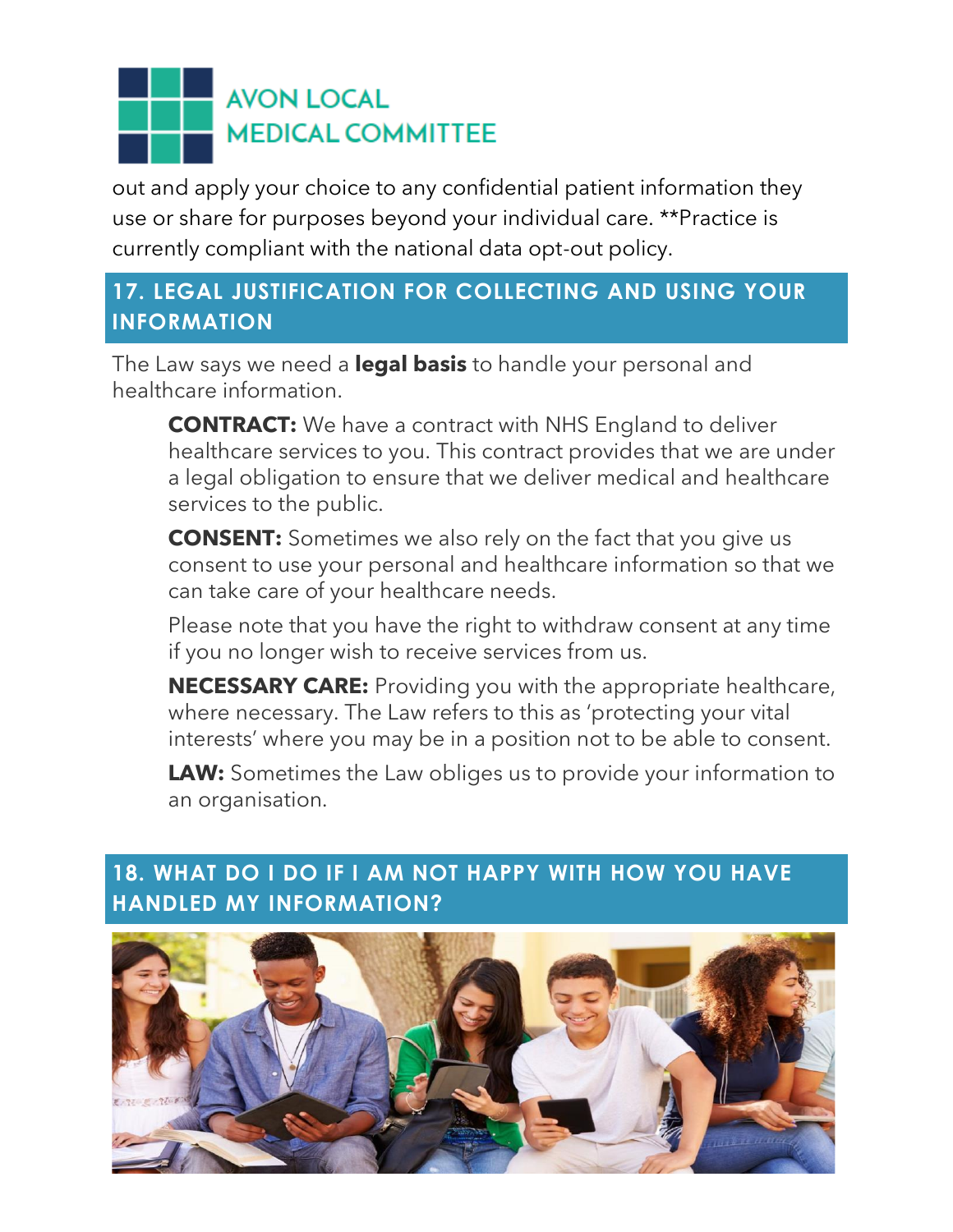We really want to make sure you're happy, but we understand that sometimes things can go wrong. If you or your parents or adults with parental responsibility are unhappy with any part of our data-processing methods, you can complain. For more information, visit ico.org.uk and select 'Raising a concern'. We always make sure the information we give you is up to date. Any updates will be published here on our website, and on our leaflets.

### **19. COMPLAINTS**

If you have a concern about the way we handle your personal data or have a complaint about what we are doing, with your data or how we have used or handled your personal and/or healthcare information, then please contact our Data Protection Officer.

You also have a right to raise any concern or complaint with the UK information regulator:

Information Commissioner's Office (ICO): **<https://ico.org.uk/>**

#### **20. OUR WEBSITE**

The only website this Privacy Notice applies to is the Surgery's website. If you use a link to any other website from the Surgery's website, then you will need to read their respective privacy notice. We take no responsibility (legal or otherwise) for the content of other websites.

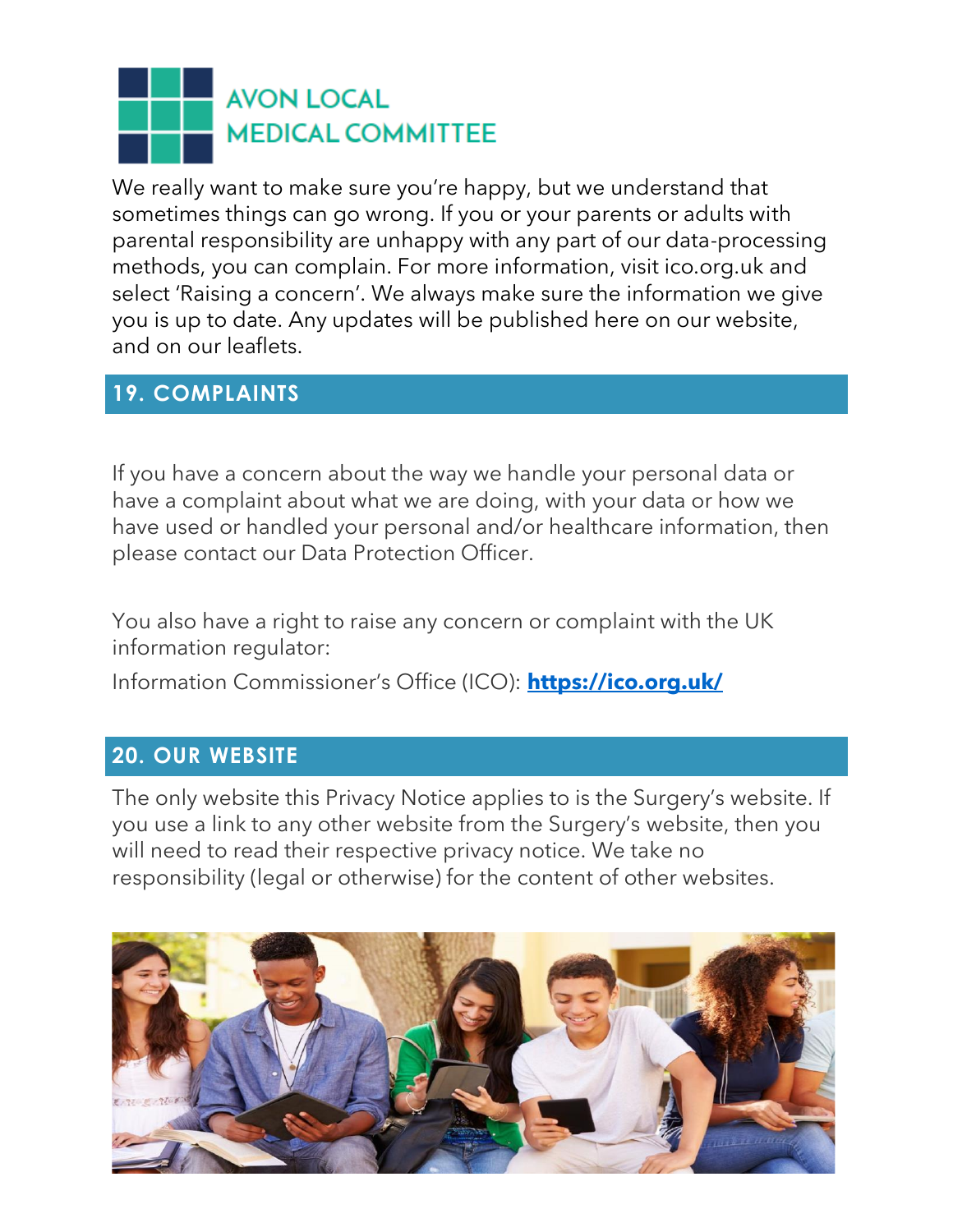

#### **21. CHANGES TO OUR PRIVACY NOTICE**

We regularly review and update our Privacy Notice. This Privacy Notice was last updated on 2nd August 2021.

**\*PLEASE SEE ATTACHED SUPPLEMENTARY TEMPORARY NOTICE IN RELATION TO THE COVID-19 PANDEMIC.** 

# **SUPPLEMENTARY COVID-19 PRIVACY NOTICE**

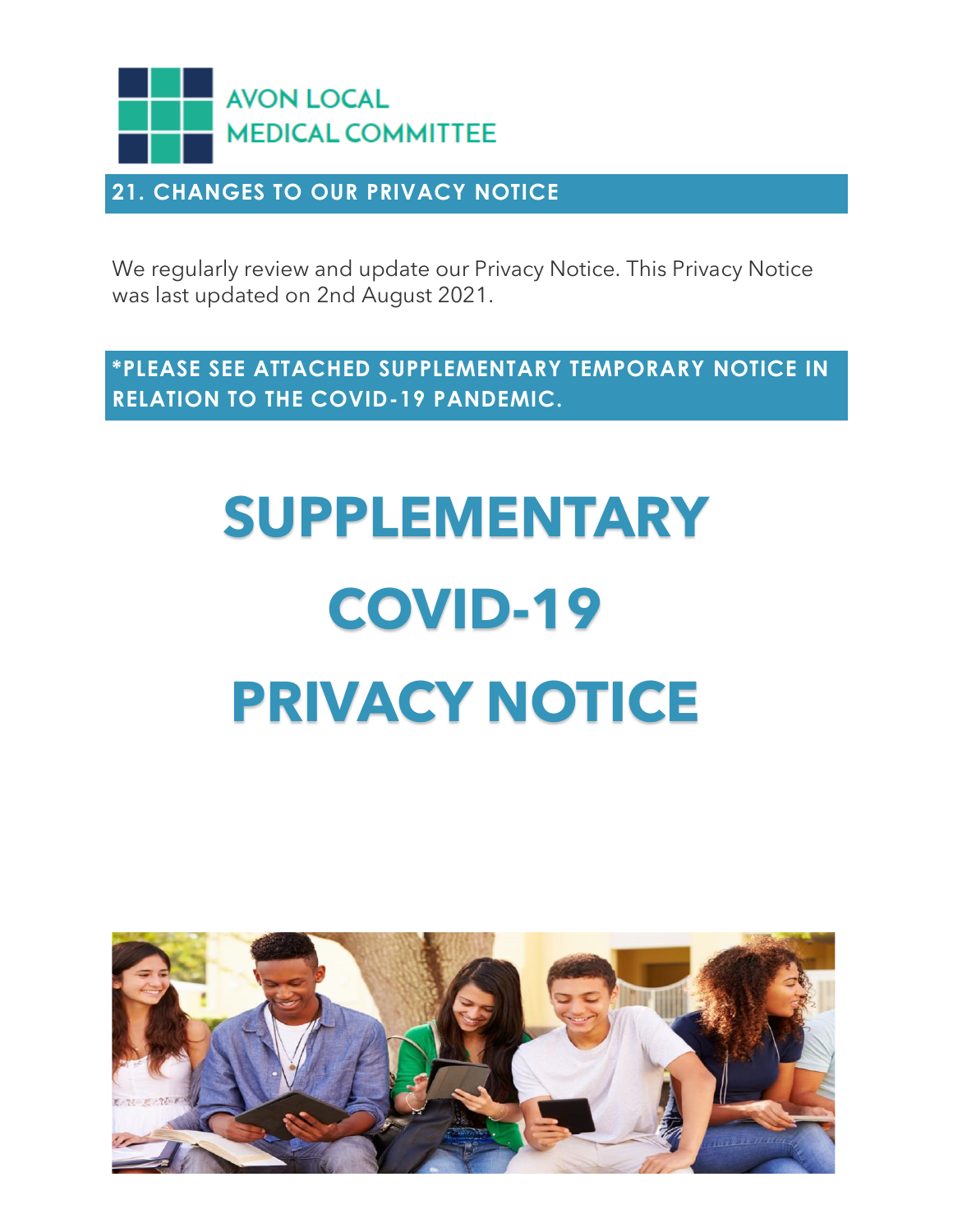

### **SUPPLEMENTARY PRIVACY NOTICE COVID-19 \_\_\_\_\_\_\_\_PRACTICE**

Please read this COVID-19 specific privacy notice ('Privacy Notice') carefully, as it contains important information about how we use the personal and healthcare information we collect on your behalf. This notice describes how we may use your information to protect you and others during the Covid-19 outbreak. It supplements our main Privacy Notice which is also available on request and available on the practice website.

The health and social care system are facing significant pressures due to the Covid-19 outbreak. Health and care information is essential to deliver care to individuals, to support health and social care services and to protect public health. Information will also be vital in researching, monitoring, tracking and managing the outbreak. In the current emergency it has become even more important to share health and care information across relevant organisations.

Existing law which allows confidential patient information to be used and shared appropriately and lawfully in a public health emergency is being

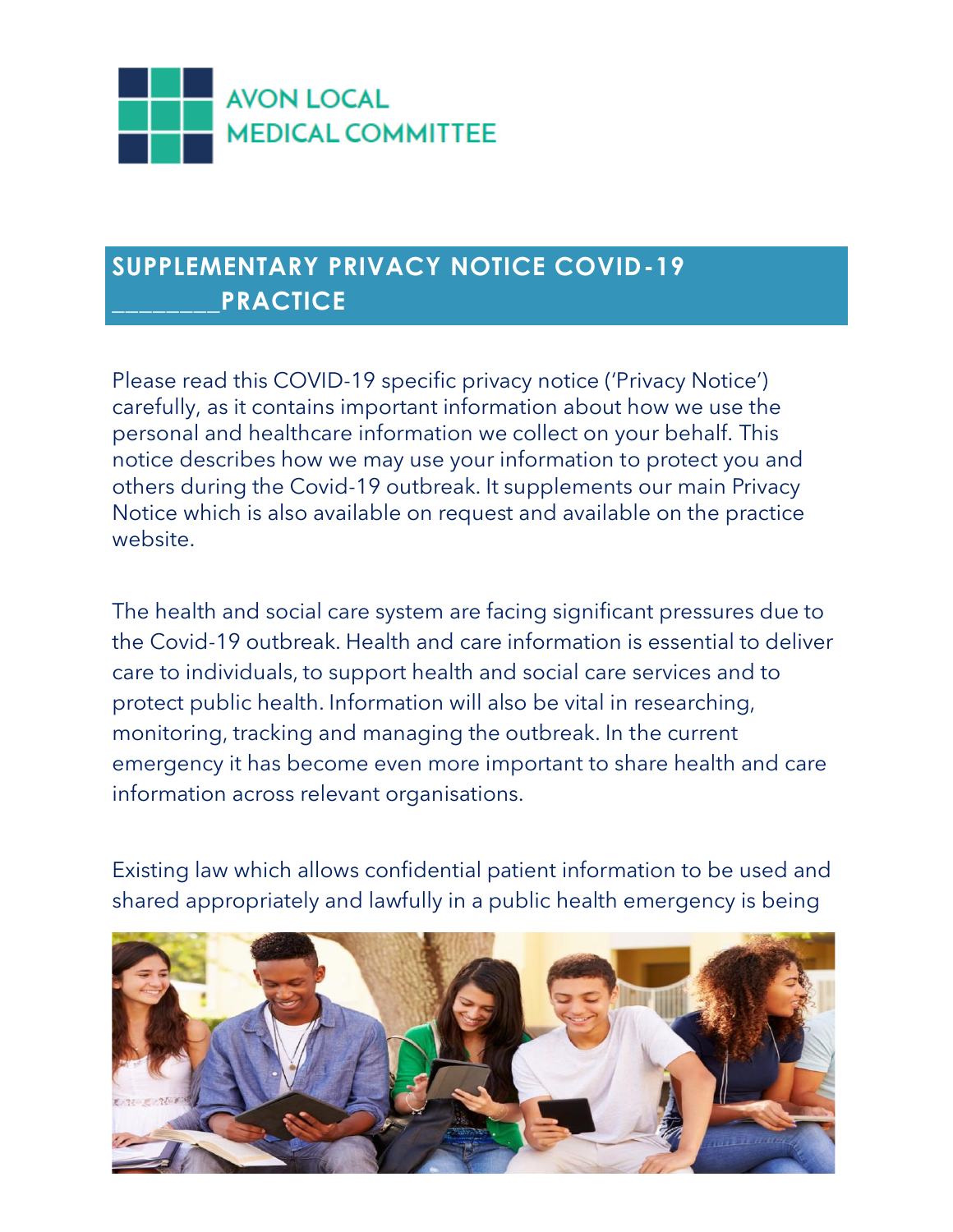used during this outbreak. Using this law, the Secretary of State has required NHS Digital; NHS England and Improvement; Arm's Length Bodies (such as Public Health England); local authorities; health organisations and GPs to share confidential patient information to respond to the Covid-19 outbreak.

Any information used or shared during the Covid-19 outbreak will be limited to the period of the outbreak unless there is another legal basis to use the data. Further information can be found on the [www.gov.uk](http://www.gov.uk/)  website.

During this period of emergency, opt-outs will not generally apply to the data used to support the Covid-19 outbreak, due to the public interest in sharing information. This includes National Data Opt-outs. However, in relation to the Summary Care Record, existing choices will be respected. Where data is used and shared under these laws your right to have personal data erased will also not apply. It may also take us longer to respond to Subject Access requests, Freedom of Information requests and new opt-out requests whilst we focus our efforts on responding to the outbreak.

In order to look after your health and care needs, we may share your confidential patient information including health and care records with

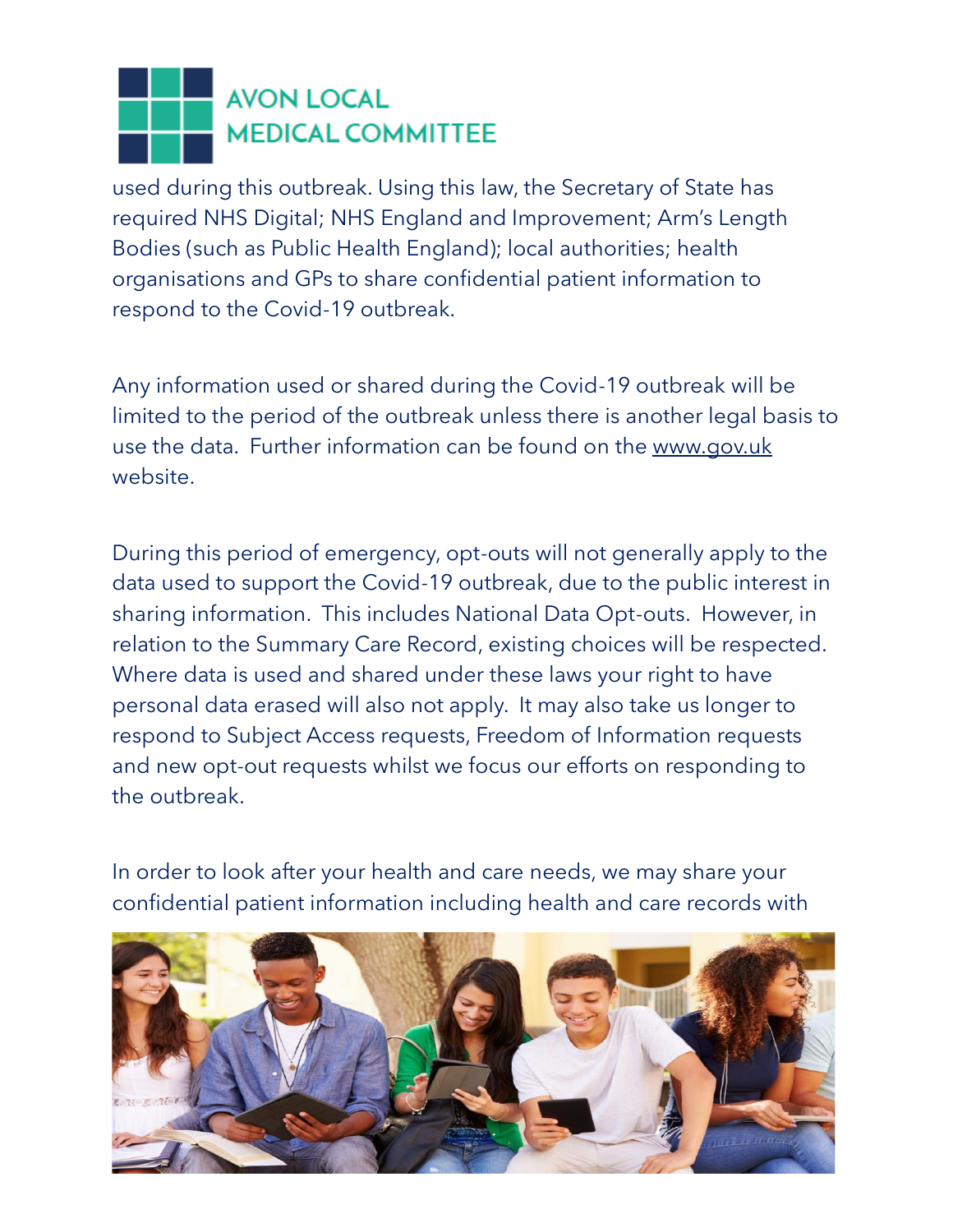clinical and non-clinical staff in other health and care providers, for example neighboring GP practices, hospitals and NHS 111. We may also use the details we have to send public health messages to you, either by phone, text or email. [Is there anyone else information will be shared with for individual care? If so, please add here].

During this period of emergency, we may offer you a consultation via telephone or videoconferencing. By accepting the invitation and entering the consultation you are consenting to this. Your personal/confidential patient information will be safeguarded in the same way it would with any other consultation.

We will also be required to share personal/confidential patient information with health and care organisations and other bodies engaged in disease surveillance for the purposes of protecting public health, providing healthcare services to the public and monitoring and managing the outbreak.

NHS England and Improvement and NHSX have developed a single, secure store to gather data from across the health and care system to inform the Covid-19 response. This includes data already collected by NHS England, NHS Improvement, Public Health England and NHS Digital. New data will include 999 call data, data about hospital occupancy and

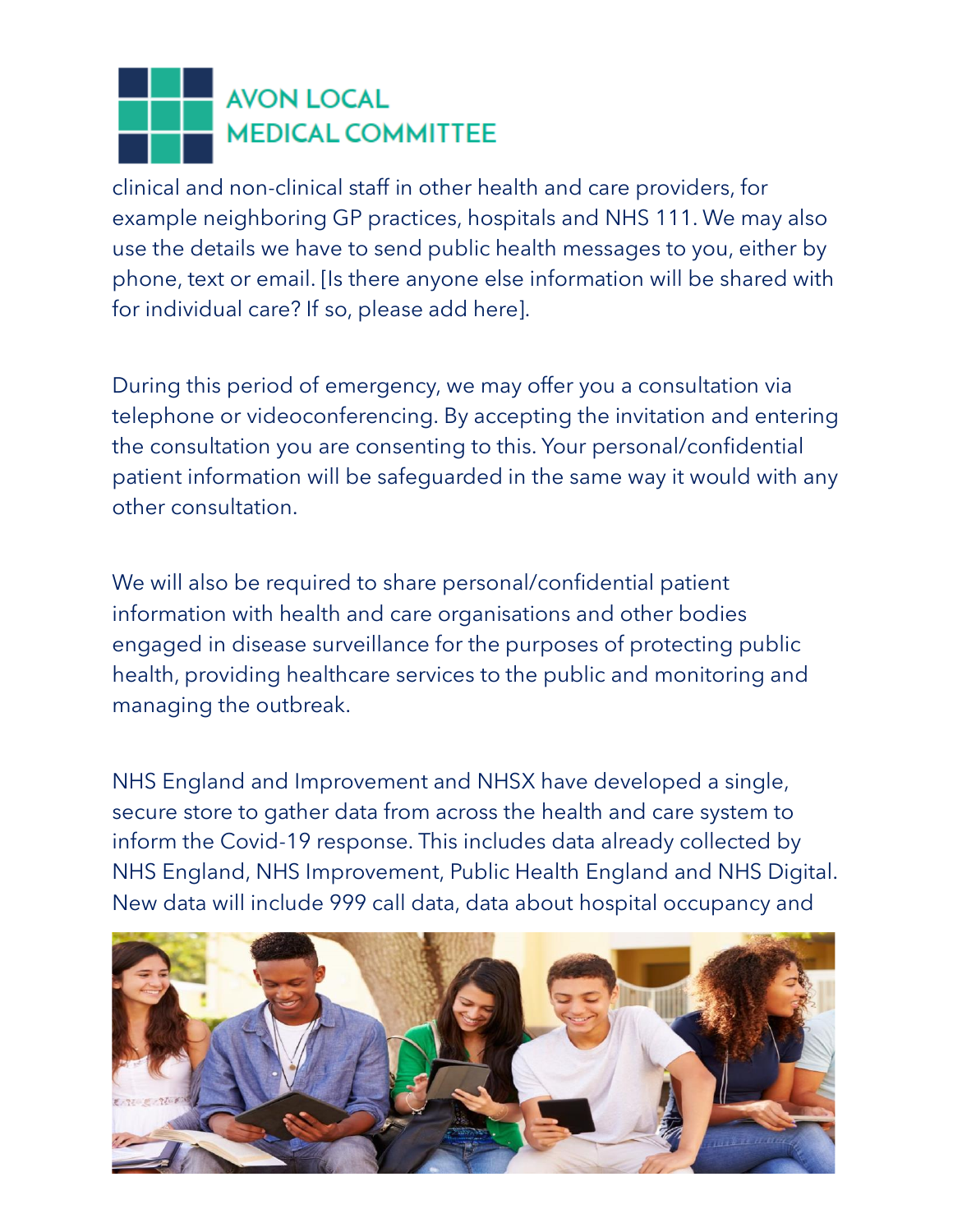A&E capacity data as well as data provided by patients themselves. All the data held in the platform is subject to strict controls that meet the requirements of data protection legislation.

In such circumstances where you tell us you're experiencing Covid-19 symptoms we may need to collect specific health data about you. Where we need to do so, we will not collect more information than we require, and we will ensure that any information collected is treated with the appropriate safeguards.

We may amend this privacy notice at any time so please review it frequently. The date at the bottom of this page will be amended each time this notice is updated.

#### **CORONOVIRUS PANDEMIC-DATA PROTECTION**

### **HOW WE LOOK AFTER YOUR PERSONAL INFORMATION WHEN WORKING FROM HOME DURING THE COVID-19 PANDEMIC?**

In accordance with government guidance and in order to protect the health and safety of our staff during this difficult period we will be requiring all [administrative] staff to work from home.

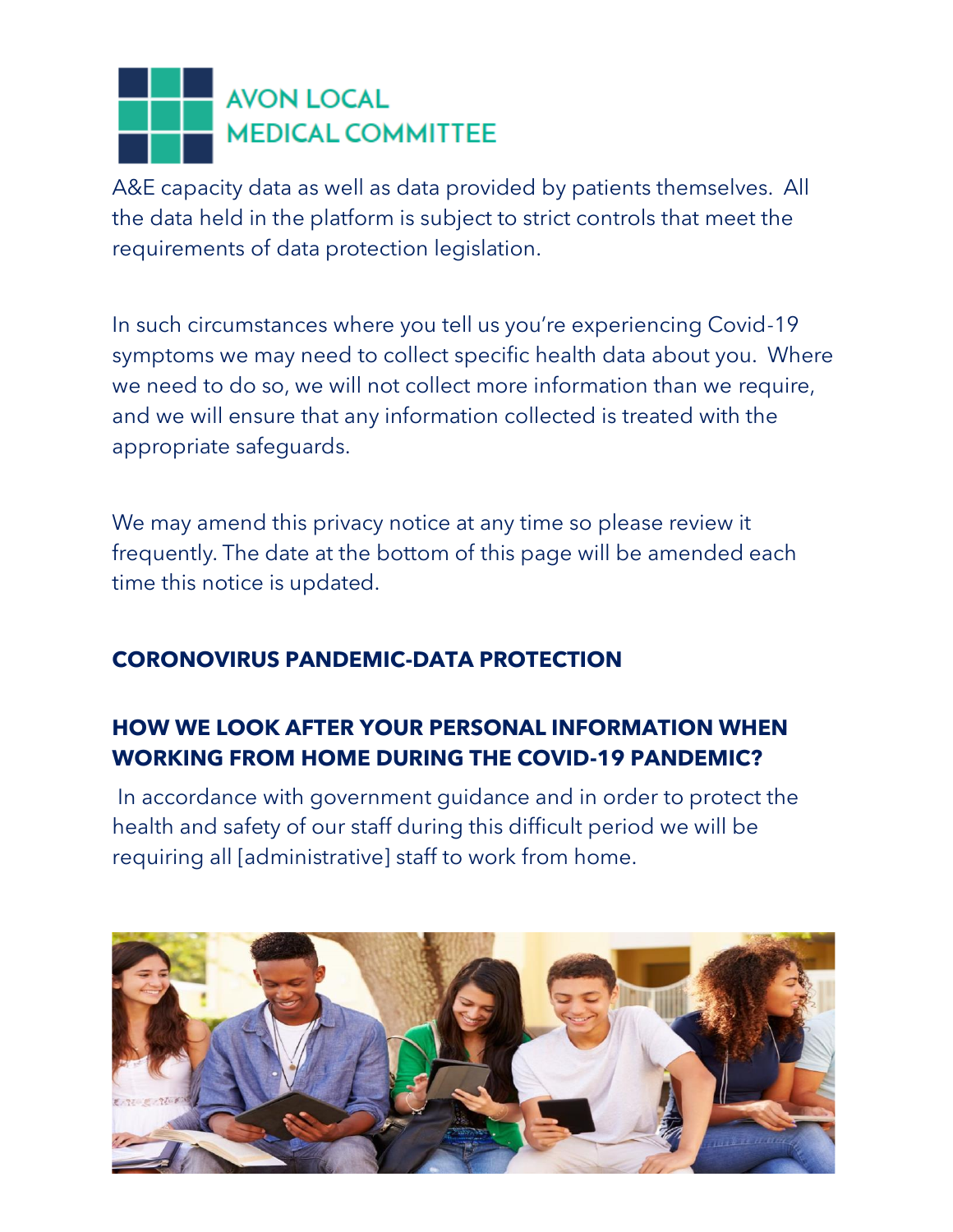This means that staff may have access to any necessary personal and/or medical information in order to look after your healthcare needs.

We would like to assure you that our staff will be subject to all relevant security procedures and policies of the Practice to ensure that any information is kept safe, secure and confidential always.

If you have any concerns about how your information may be used, please contact our DPO who will be happy to assist with your enquiry.

#### **YOUR SUMMARY CARE RECORD AND CHANGES DURING COVID -19**

Your summary care record is an electronic record of your healthcare history (and other relevant personal information) held on a national healthcare records database provided and facilitated by NHS England. This record may be shared with other healthcare professionals and additions to this record may also be made by relevant healthcare professionals and organisations involved in your direct healthcare.

Considering the current emergency, the Department of Health and Social Care has removed the requirement for a patient's prior explicit consent to share Additional Information as part of the Summary Care Record. This is because the Secretary of State for Health and Social Care has issued a legal notice to healthcare bodies requiring them to share [confidential patient information with other healthcare bodies where this](https://www.nhsx.nhs.uk/media/documents/Final_General_COPI_Notice.pdf)  [is required to diagnose, control and prevent the spread of the virus and](https://www.nhsx.nhs.uk/media/documents/Final_General_COPI_Notice.pdf) 

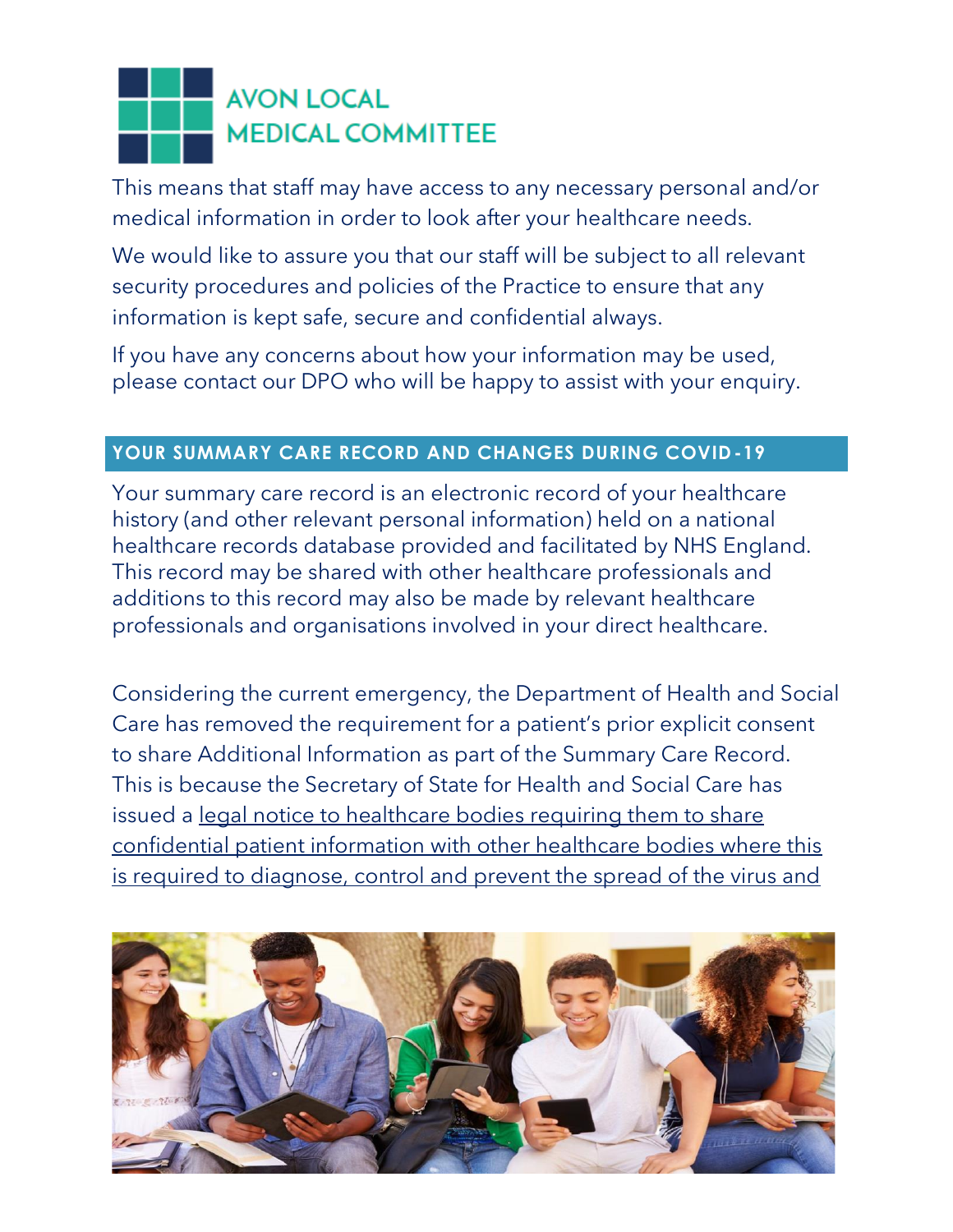[manage the pandemic.](https://www.nhsx.nhs.uk/media/documents/Final_General_COPI_Notice.pdf) This includes sharing Additional Information through Summary Care Records, unless a patient object to this. If you have already expressed a preference to only have Core information shared in your Summary Care Record, or to opt-out completely of having a Summary Care Record, these preferences will continue to be respected and this change will not apply to you. For everyone else, the Summary Care Record will be updated to include the Additional Information. This change of requirement will be reviewed after the current coronavirus (COVID-19) pandemic.

#### **WHY HAVE WE MADE THIS CHANGE?**

In order to look after your health and care needs, Health and Social Care bodies may share your confidential patient Information contained in your Summary Care Record with clinical and non-clinical staff in other health and care organisations for example, hospitals, NHS 111 and out of hours organisations. These changes will improve the healthcare that you receive away from your usual GP Practice.

#### **YOUR RIGHTS AND YOUR SUMMARY CARE RECORD?**

Regardless of your past decisions about your Summary Care Record preferences, you will still have the same options that you currently have in place to opt out of having a Summary Care Record, including the

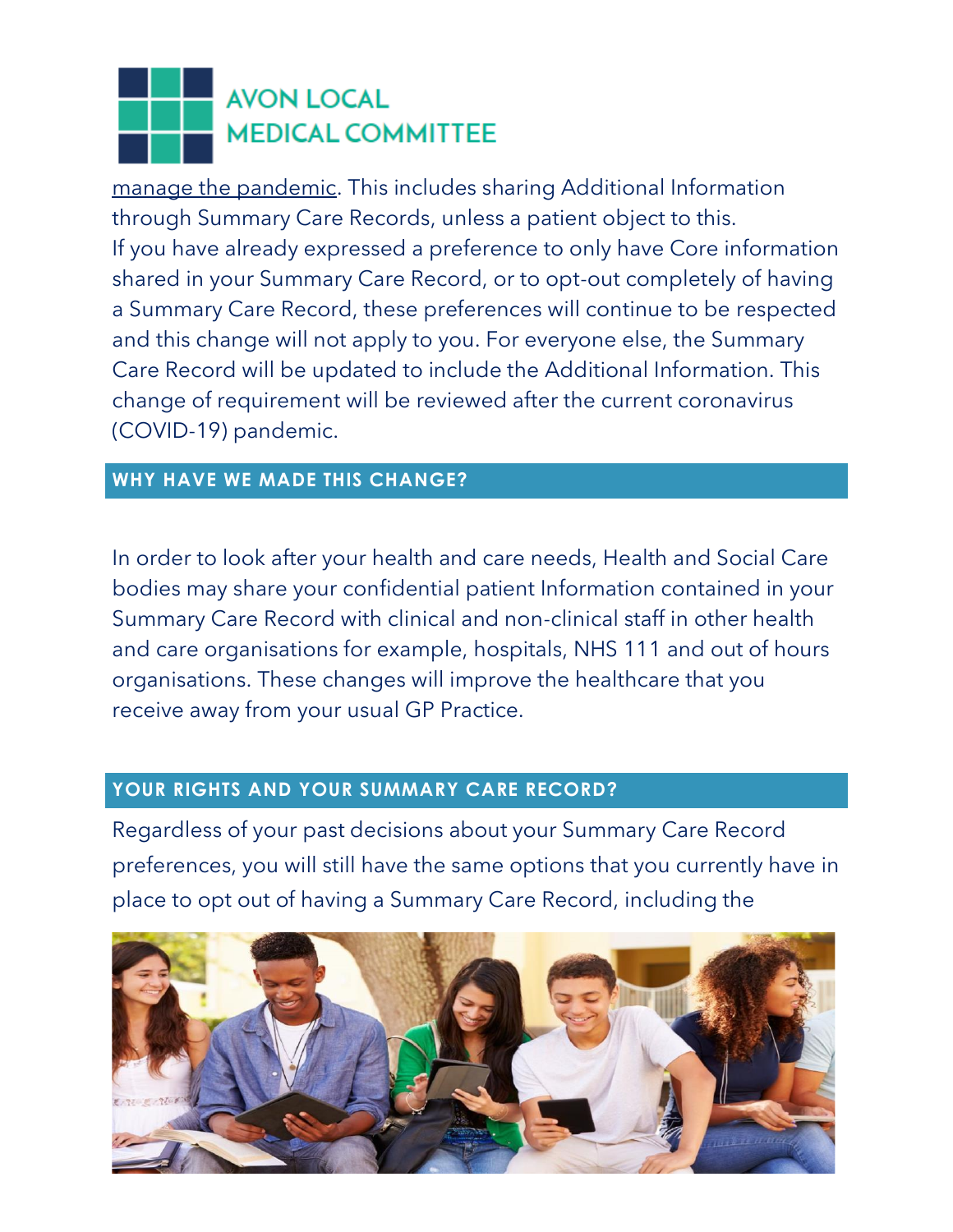opportunity to opt-back in to having a Summary Care Record or opt back in to allow sharing of Additional Information. You can exercise these rights by doing the following:

1. **Choose to have a Summary Care Record with all information shared**.

This means that any authorised, registered and regulated health and care professionals will be able to see a detailed Summary Care Record, including Core and Additional Information, if they need to provide you with direct care.

2. **Choose to have a Summary Care Record with Core information only**.

This means that any authorised, registered and regulated health and care professionals will be able to see limited information about allergies and medications in your Summary Care Record if they need to provide you with direct care.

3. **Choose to opt-out of having a Summary Care Record altogether**. This means that you do not want any information shared with other authorised, registered and regulated health and care professionals involved in your direct care. You will not be able to change this preference at the time if you require direct care away from your GP practice. This means that no authorised, registered and regulated health and care professionals will be able to see information held in your GP

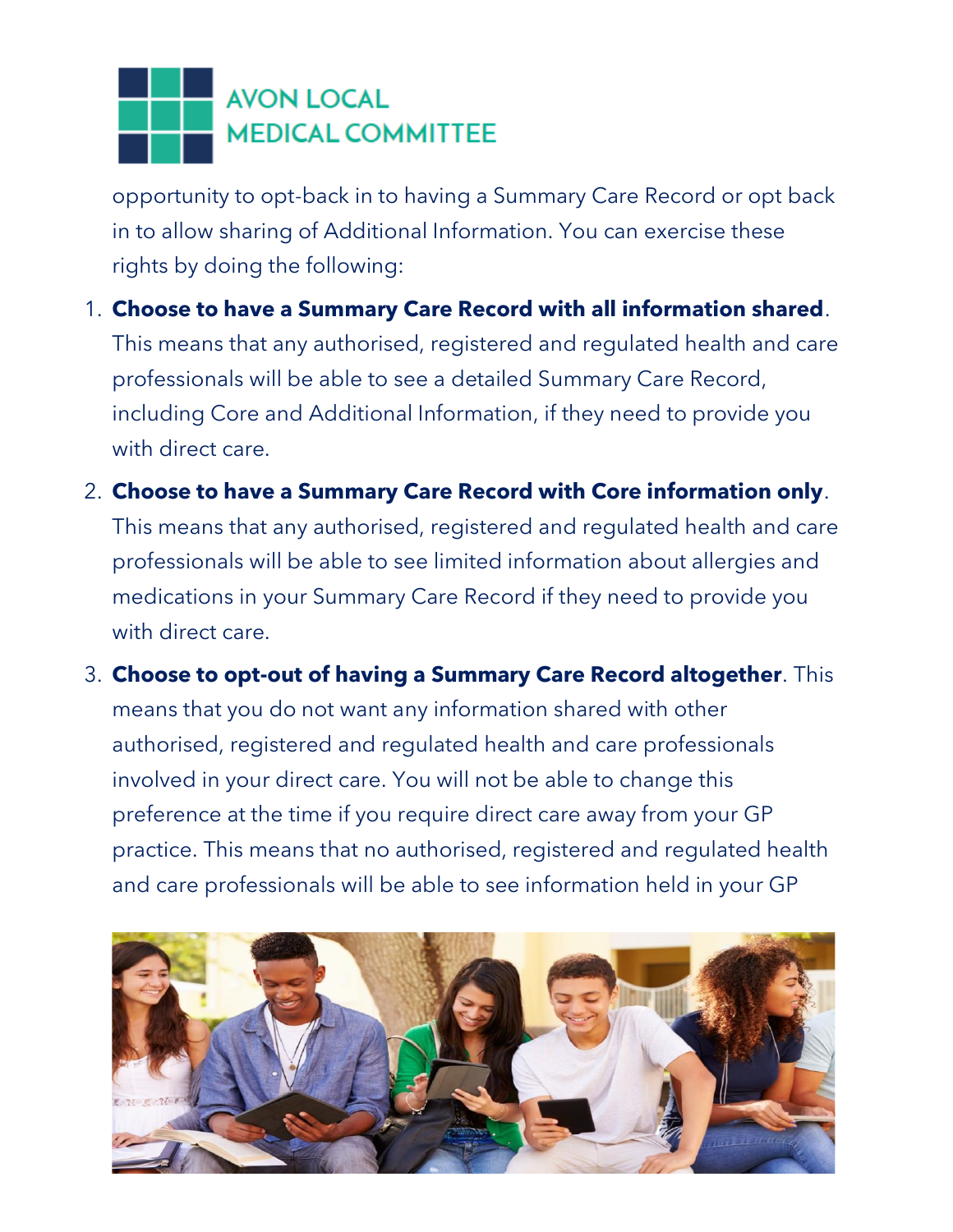records if they need to provide you with direct care, including in an emergency. To make these changes, you should inform your GP practice or complete this [form](https://digital.nhs.uk/services/summary-care-records-scr/scr-patient-consent-preference-form) and return it to your GP practice.

. \*\*Practice is currently compliant with the national data opt-out policy.

We carefully consider any personal information that we store about you, and we will not keep your information for longer than is necessary for the purposes as set out in this Privacy Notice.

#### **NHS DIGITAL GP DATA FOR PLANNING AND RESEARCH**

NHS Digital has been legally directed to collect and analyse healthcare information about patients from their GP record for the duration of the coronavirus emergency period. The British Medical Association, the Royal College of General Practitioners and the National Data Guardian are all supportive of this approach.

NHS Digital will analyse the data and securely and lawfully share data with other appropriate organisations described below for coronavirus response purposes only. These purposes include:

- carrying out vital research into treatments and vaccines for the virus, including clinical trials
- identifying coronavirus trends and risks to public health
- diagnosing and monitoring the effects of coronavirus

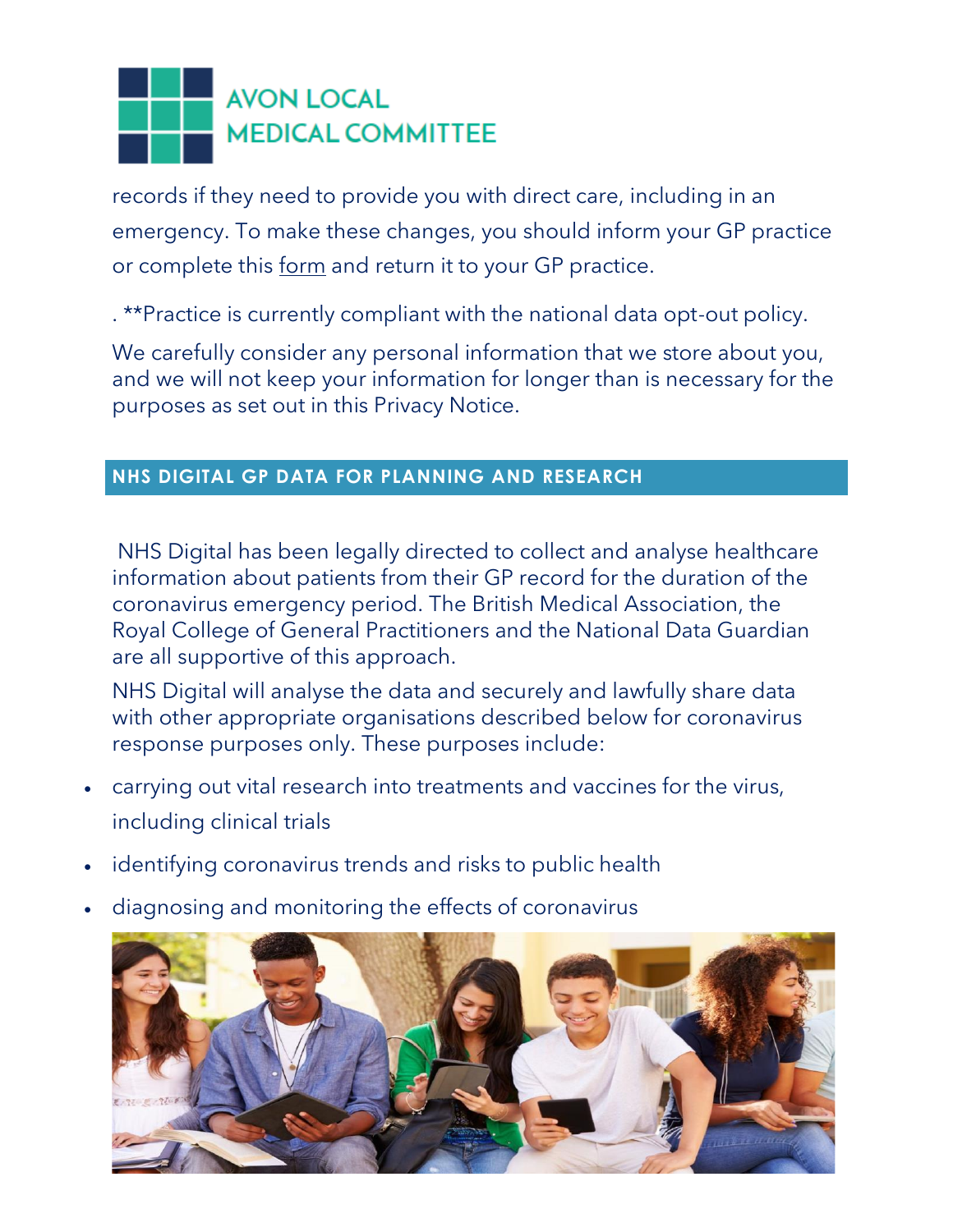

- controlling and helping to prevent the spread of the virus
- planning and providing health, social care and other public services in response to coronavirus (COVID-19)
- helping clinicians, scientists, public health bodies and the government to provide guidance and develop policies to respond to the outbreak
- monitoring and managing the outbreak

#### **OUR LAWFUL BASIS FOR PROCESSING THIS INFORMATION**

NHS Digital is the controller of the personal data collected and analysed above under the General Data Protection Regulation 2016 (GDPR) jointly with the Secretary of State for Health and Social Care, who has directed NHS Digital to collect, analyse and in certain circumstances disseminate this data under the [COVID-19 Public Health Directions 2020](https://digital.nhs.uk/about-nhs-digital/corporate-information-and-documents/directions-and-data-provision-notices/secretary-of-state-directions/covid-19-public-health-directions-2020) (COVID-19 Directions).

All GP practices in England are legally required to share data with NHS Digital for this purpose under the Health and Social Care Act 2012 (2012 Act). More information about this requirement is contained in the Data [Provision Notice issued by NHS Digital to GP practices.](https://digital.nhs.uk/about-nhs-digital/corporate-information-and-documents/directions-and-data-provision-notices/data-provision-notices-dpns/gpes-data-for-pandemic-planning-and-research)

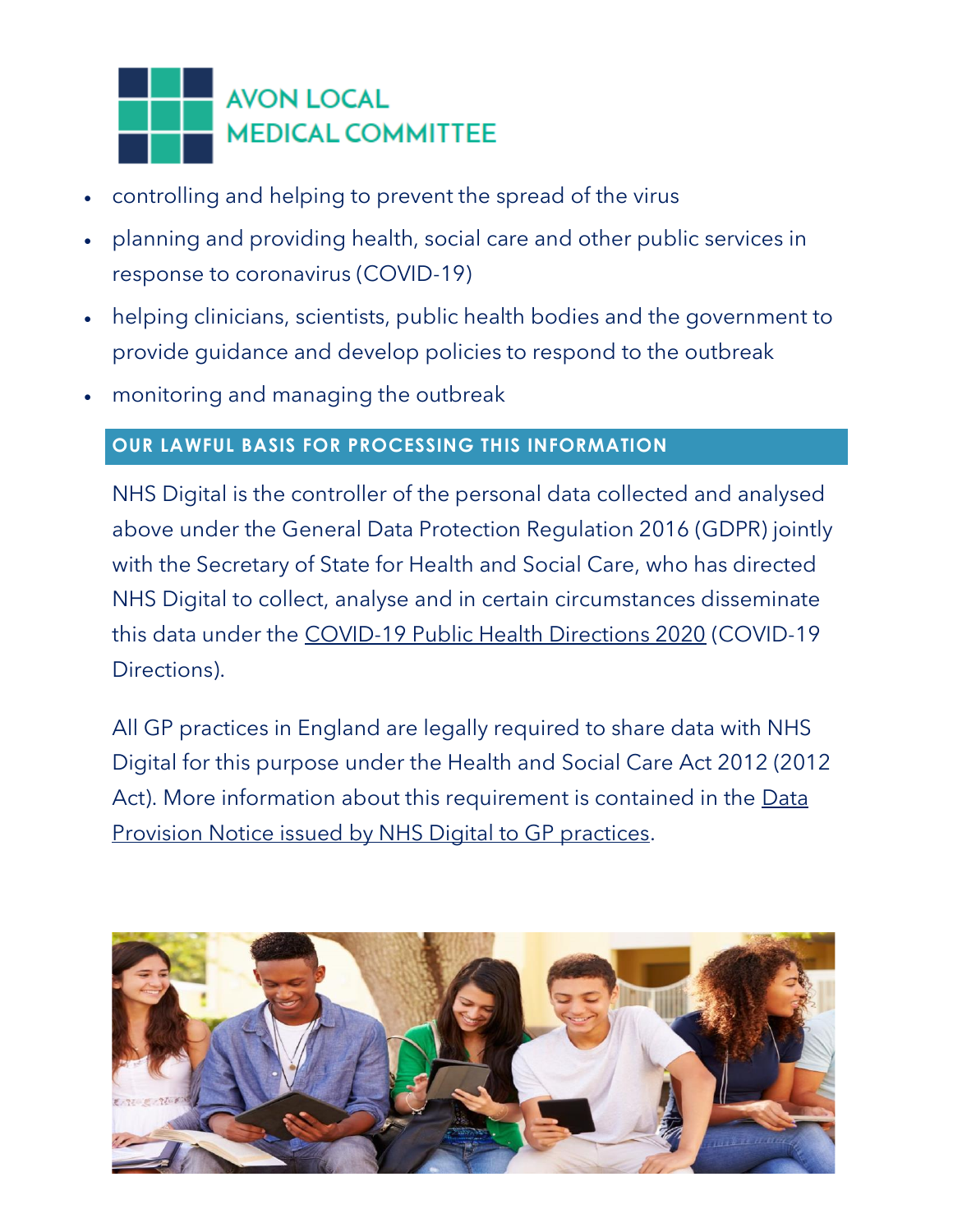NHS Digital has various powers to share personal data which are explained below under 'Who we share your personal data with'. Under GDPR our legal basis for collecting and analysing this data is Article 6(1) (c) - legal obligation. Our legal basis for collecting and analysing personal data relating to health will be Article 9(2) (g) – substantial public interest, for the purposes of NHS Digital exercising its statutory functions under the COVID-19 Directions. Our legal basis for sharing personal data under GDPR will depend on the organisation we are sharing the data with and their purposes for using the data. This will include:

- **Article 6(1)(c) legal obligation**, for example where the **[NHS Digital](https://digital.nhs.uk/coronavirus/coronavirus-covid-19-response-information-governance-hub/control-of-patient-information-copi-notice)  [COPI Notice](https://digital.nhs.uk/coronavirus/coronavirus-covid-19-response-information-governance-hub/control-of-patient-information-copi-notice)** applies
- **Article 6(1)(d) vital interests**, for example where it is necessary to protect your or other patients' vital interests
- **Article 6(1)(e) public task**, for example where we are sharing data with another public authority for the purposes of them exercising their statutory or governmental functions
- **Article 6(1)(f) legitimate interests**, for example where we are sharing information with a research organisation to carry out vital coronavirus research Our legal basis for sharing personal data under GDPR relating to health will include:

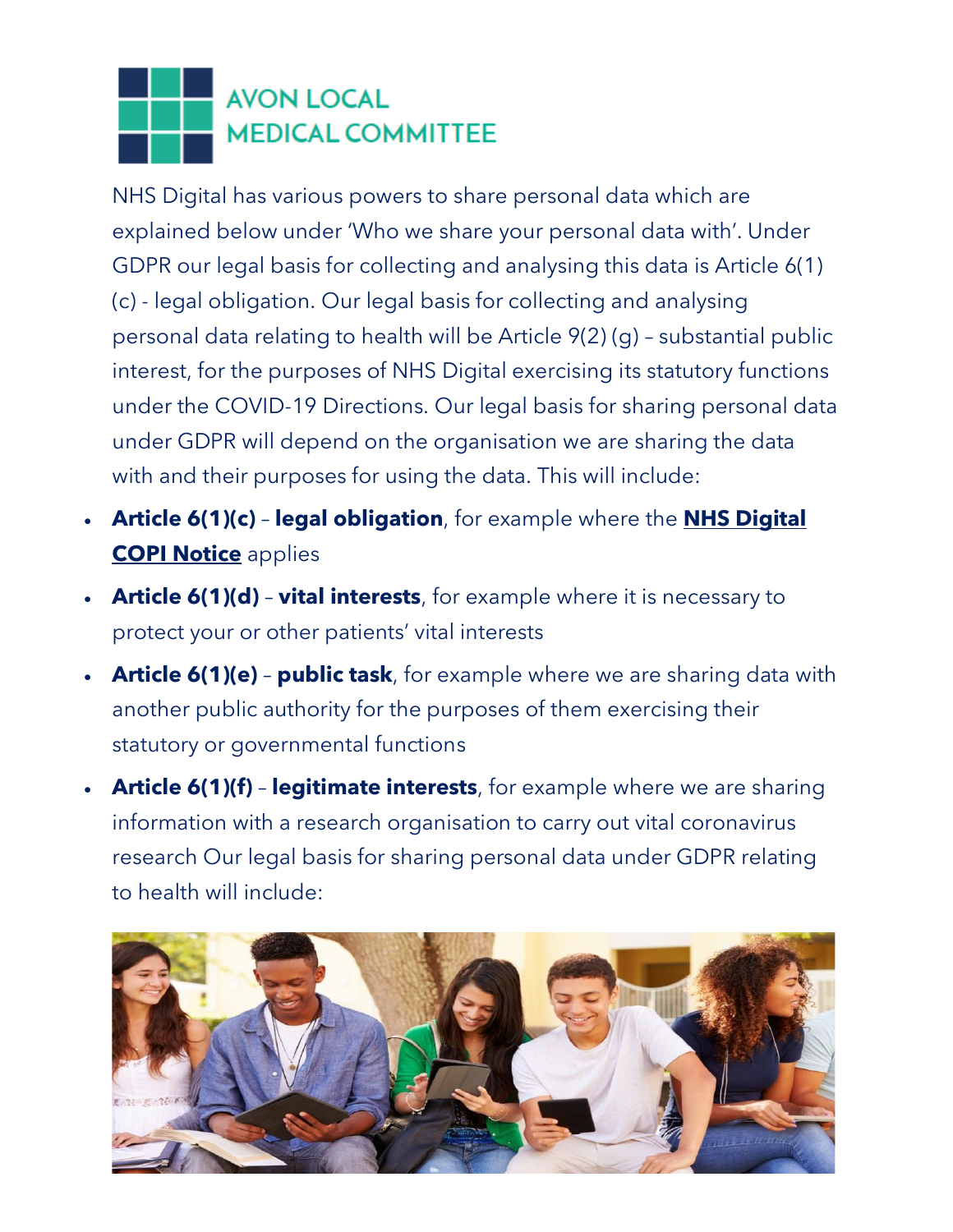

- **Article 9(2)(g)** substantial **public interest,** for the purposes of NHS Digital exercising its statutory functions or for other organisations exercising their governmental or statutory functions
- **Article 9(2)(h)** health or social care purposes
- **Article 9(2)(I)** public health purposes
- **Article 9(2) (j)** scientific research or statistical purposes.

**For Further information please visit** <https://digital.nhs.uk/coronavirus>

#### **TEXT AND VIDEO MESSAGING**

As mentioned above, during this period of emergency we may offer you a consultation via telephone or videoconferencing. By accepting the invitation and entering the consultation you are consenting to this. Your personal/confidential patient information will be safeguarded in the same way it would with any other consultation.

Because we are obliged to protect any confidential information, we hold about you and we take this very seriously, it is imperative that you let us know immediately if you change any of your contact details.

We may contact you using SMS texting to your mobile phone if we need to notify you about appointments and other services that we provide to